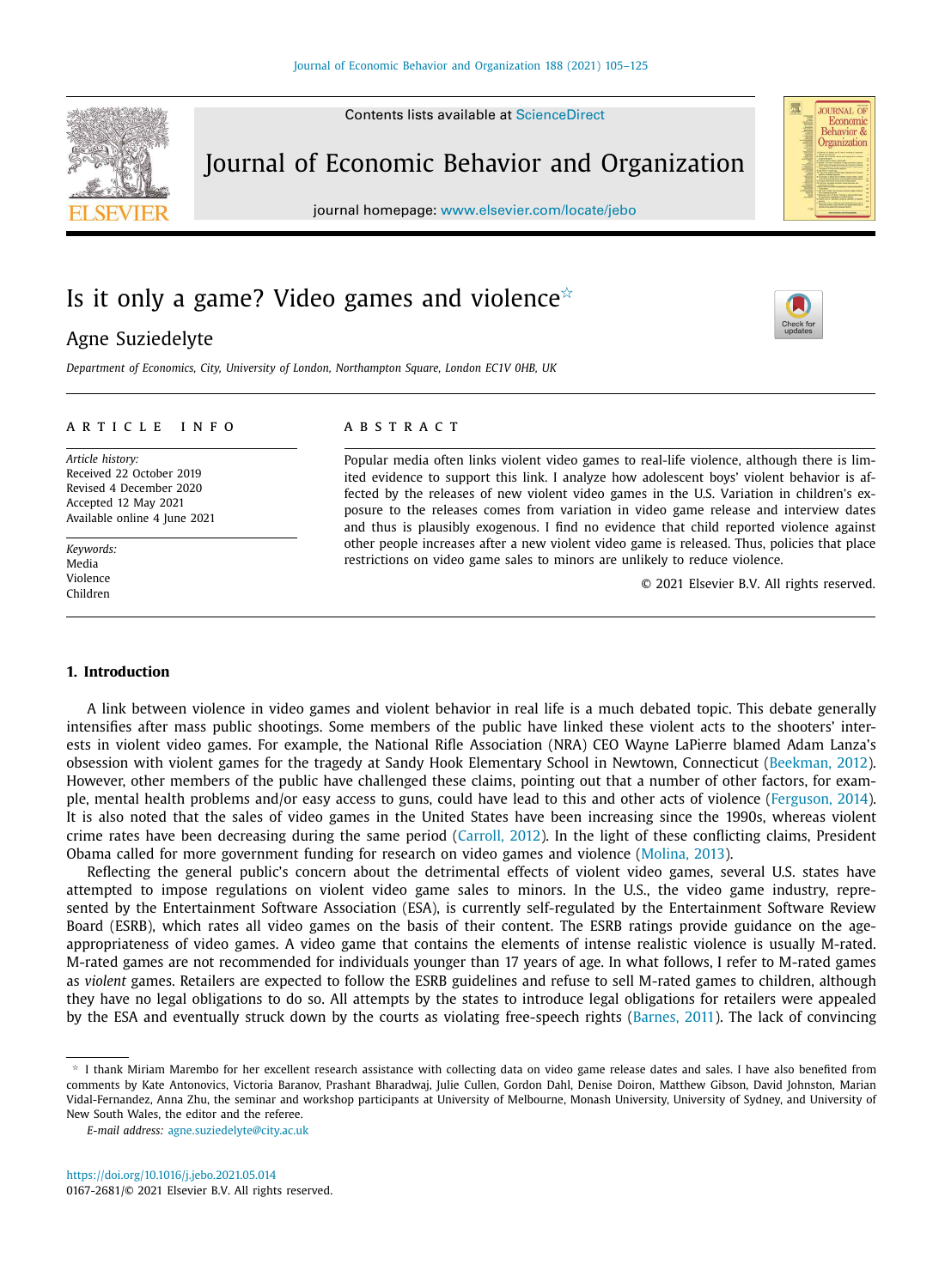evidence on the relationship between violent video games and real-life violence is also mentioned in the court decisions (Barnes, 2011).

From a theoretical perspective, it is not certain that violent video games necessarily contribute to real-life violence. There are three mechanisms how violent video games may impact real-life violence, which may work in different directions. First, playing violent video games may directly affect children's propensity for violence. According to the psychology literature, however, the direct effect may be either positive or negative (Bensley and van Eenwyk, 2001). Second, when children play violent video games, they forgo other activities.<sup>1</sup> These activities may promote violence to a larger extent than violent video game playing. Therefore, it matters what activities are substituted by video game playing. Third, children who are attracted to violent video games are a selected group of children; they may be more likely to engage in such violencepromoting activities as loitering and drinking, which get substituted by video game playing when a new video game comes out. Because of the interplay between the direct, substitution and selection effects, violent video games may, in fact, reduce real-life violence.

In this paper, I provide empirical evidence on the effects of violent video game releases on children's violent behavior. The measures of violent behavior are obtained from the Child Development Supplement (CDS) to the Panel Study of Income Dynamics (PSID). I examine the effect of violent video games on two types of violence – aggression against other people and destruction of things/property. Violence measures are obtained from children themselves and their parents. The main sample is restricted to boys aged 8–18 years, a subgroup of children who are most likely to play violent video games. Data on the release dates of violent video games have been collected specifically for this study from an online video game database *MobyGames*. In addition, video games sales data from the *VGChartz* database are used to identify the most popular violent video games, which are expected to increase children's video game hours to a sufficient extent so that changes in violence levels could be detected in the data.

Variation in children's exposure to new violent video games comes from the variation in the timing of video game releases and CDS interviews: there is yearly and monthly variation in new violent video game releases, and the CDS interview dates vary across children and waves. Both sources of variation are plausibly exogenous to children's violent behavior conditional on year and season effects and household characteristics. It is important to control for the season effects, because more video games are released in the fall. Household characteristics are included in the regressions to address the concern that some households may be more difficult to reach and thus interviewed later.

I first use the exposure to the releases of popular violent video games to predict 8–18 year old boys' daily video game hours in the six months before the survey.<sup>2</sup> I find that boys' weekday video game playing increases by 15–20 min per day (32–39% with respect to the mean) following a release of a popular violent video game, but not immediately after the release. Statistically significant effects are found four to five months after the release. These effects are more pronounced for older (12–18 year old) boys and regular video game players. There are no effects of violent video game releases on girls' video game hours.

I then regress child and parent reported violence on the predicted video game hours. On the one hand, I find no evidence that a release of a popular violent video game increases violence, as self-reported by children themselves. On the other hand, parent reported destructive behavior is found to increase following a release of a popular violent video game in some subsamples of children. Taken together, these results suggest that all three - direct, substitution, and selection - effects are important. An increase in parent reported destructive behavior following a release of violent video game shows that children may act aggressively after playing violent video games. The likelihood of violence against people, however, does not increase, which suggests that the substitution and selection effects outweigh the direct effect. The results are consistent with more violence-prone boys being attracted to violent video games and/or video games substituting for other violence related activities. The importance of the substitution effect is supported by the finding that children spend less time away from home after a popular violent video game is released.

The existing evidence on the relationship between violent video games and violence comes mainly from laboratory experiments, in which children are randomly chosen to play either a violent or non-violent video game for a short period of time. It is generally found that children who play a violent video game are more likely to prefer 'aggressive' toys and show aggression toward other children immediately after (Bensley and van Eenwyk, 2001). These results are consistent with my finding that parent reported destructive behavior increases after a release of a popular violent video game, as parents are able to observe children immediately after video game playing. One limitation of such experimental studies is that they only provide evidence on the immediate effects of exposure to violent video games. It is uncertain whether the effects found in these studies persist in the longer term. Moreover, the setting of laboratory experiments differs from that in which video games are generally played. In particular, it is not taken into account that violent video game playing may substitute for other violence-related activities and that violent video games may attract children most likely to engage in these violencerelated activities (which reinforces the substitution effect).

There are only a few economics studies on the effects of video games on violence. All of them suggest that there is no relationship between video games and violence. Ward (2010) shows that, conditional on observed characteristics, there is no association between video game playing and involvement in fights among adolescents. Ward (2011) finds

<sup>1</sup> It is possible to play a video game and engage in another activity, but in practice it is difficult to multitask while playing video games.

<sup>&</sup>lt;sup>2</sup> The six month period is chosen, because children are asked about their violent behavior in the past six months.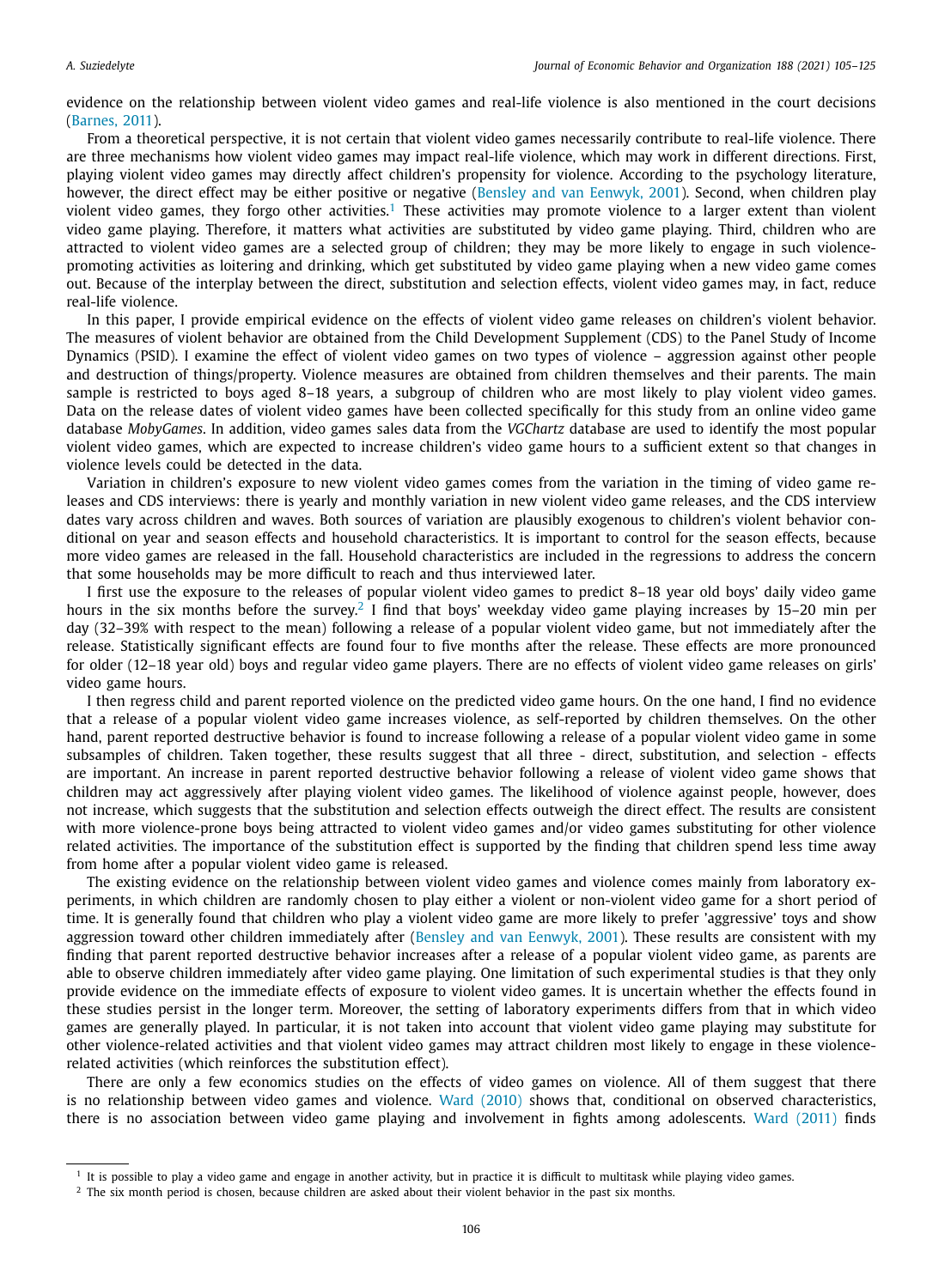that an increase in the number of video game stores in a county leads to lower local crime and death rates. Similarly, Cunningham et al. (2016) find no evidence that crime rates increase when violent video game sales go up. None of these studies provide evidence of the effects of violent video games on children, who may be most vulnerable to violence in video games and are the target population of the policies imposing restrictions on video game sales.

This paper contributes to the larger literature on the effects of media on individual behavior. DellaVigna and La Ferrara (2015) provide an excellent review of this literature. Of particular relevance is the study by Dahl and DellaVigna (2009) on violent movies, who find that violent crime rates decrease on the days with larger violent movie audiences in movie theaters. This study is also related to the broader literature on the determinants of violence and crime. Examples of the studies in this literature include Corman and Mocan (2005) on economic conditions and sanctions, Evans and Owens (2007) on police enforcement, Heaton (2006) on religion, Rees and Schnepel (2009) and Card and Dahl (2011) on football games, and Heaton (2012) on liquor laws.

#### **2. Conceptual framework**

#### *2.1. Violence production function*

Physical or emotional violence is a result of violent thoughts, emotions, and physiological arousal (Anderson and Bushman, 2001). We can think of the combination of these factors as an 'internal violence state'  $v_i^*$  of a child *i*. When a child's internal violence state exceeds a threshold  $\bar{v}_i$ , violent thoughts and emotions are expressed as violent behavior. The threshold  $\bar{v}_i$  varies across individuals and depends on an individual's personality, upbringing, and other factors. An individual's internal violence state depends on innate predisposition to violence, childhood environment, other past experiences, and situational variables (Anderson and Bushman, 2001). Situational variables describe what an individual is doing, where, when, and with whom. Exposure to violent video games is one such situational variable. Thus, a child's internal violence state can be expressed as the following a function:

$$
v_i^* = f(vvg_i, A_i, X_i, \beta_i) + e_i,
$$
\n<sup>(1)</sup>

where  $v v g_i$  measures the hours spent playing violent video games, and  $A_i$  is a vector of the hours spent on other activities. Of particular importance is the time spent with other children, the time spent away from home, and the time spent loitering, as these circumstances create favorable conditions for violence. Children are more likely to engage in violence in a group, in the absence of parental supervision, and when they have no other activities to occupy themselves with. Vector  $X_i$  includes the measures of the child's personality, environment, and any other factors that affect the child's state of violence, and *e<sup>i</sup>* is an idiosyncratic error term. The coefficient vector, which may vary across children, is denoted by  $\beta_i$ .

Violent video games can affect violence in two ways.<sup>3</sup> First, violent video game playing may directly affect children's internal violence state. Several psychological theories predict that children will be more prone to violence after playing violent video games (Bensley and van Eenwyk, 2001). For example, the social learning theory states that children can learn to act aggressively by observing and imitating video game characters. According to the arousal theory, playing violent video games leads to real-life violence, only if an individual already has a tendency toward aggression or is angered while playing a video game. To the contrary, the catharsis and drive-reduction theories state that violent video games provide an outlet for aggressive thoughts and feelings for individuals and in turn decrease real-life violence (Bensley and van Eenwyk, 2001).

Second, violent video games may have an indirect effect on violence through the activities displaced (substituted) by video game playing. When children spend more time playing video games, they spend less time doing other activities, as there are only 24 h in any given day.<sup>4</sup> This substitution effect can be negative or positive depending on the impact of the substituted activities on violent behavior. Video game playing reduces children's time spent away from home, because it is usually a home-based activity. Additionally, video games occupy children who would otherwise have nothing to do in their spare time. Thus, the substituted activities may, actually, promote violence to a larger extent than violent video game playing.

Assuming a linear functional form of *f* for simplicity, the total effect of an increase in video game hours on violence equals:

$$
\frac{\partial v_i^*}{\partial v v g_i} = \beta_{vvg,i} + \sum_{k=1}^K \beta_{ak,i} \lambda_{ak,i},\tag{2}
$$

where  $\beta_{vvg,i}$  and  $\beta_{ak,i}$  are the coefficients on video game hours and hours spent on another activity  $ak_i$ , respectively,  $k =$  $(1,\ldots,K)$ . Parameters  $\lambda_{ak,i}$  capture the substitution pattern between video game playing and other activities: when a child spends an additional hour per day playing video games their time spent on activity  $ak_i$  decreases by  $\lambda_{ak,i}$ <sup>5</sup>

<sup>&</sup>lt;sup>3</sup> The discussion that follows draws on Dahl and DellaVigna (2009) and DellaVigna and La Ferrara (2015).

<sup>4</sup> An increase in video game hours may not necessarily decrease other activity hours, because children can multitask, that is, perform two or more activities at the same time. In this case, the indirect effect of video game playing encompasses the reduction of attention given to the multitasked activity. In practice, multitasking while playing video games is rare.

<sup>&</sup>lt;sup>5</sup> The time spent on an activity can also increase when the time spent on video game playing increases, if this activity is complementary to video game playing.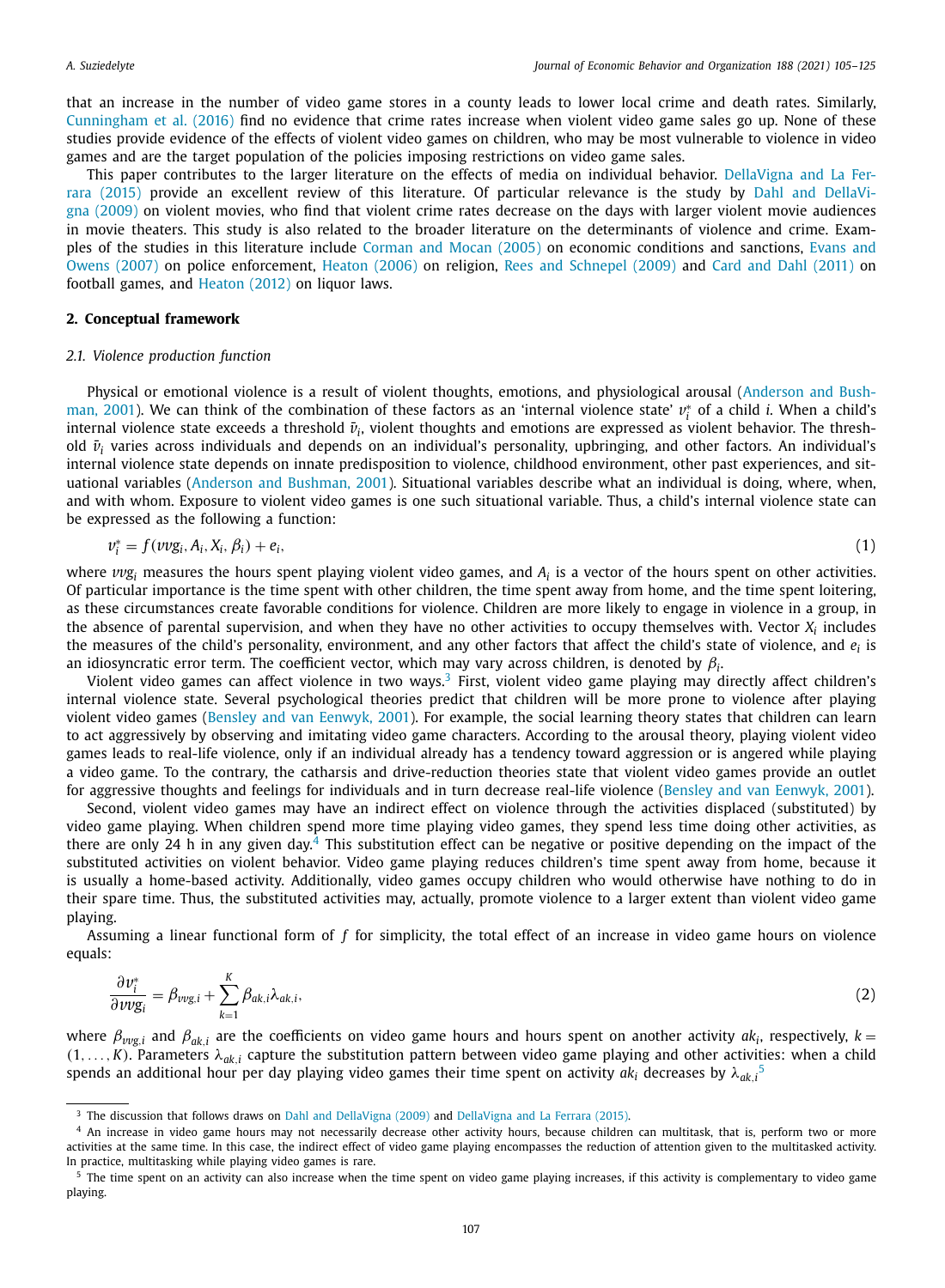#### *2.2. Video game releases and violence*

Policy makers can only restrict violent video game releases and sales, but not video game hours per se. As mentioned in the introduction, several U.S. states attempted to introduce such policies in the recent years. Therefore, from policy perspective we would like to know how children's access to violent video games affects their violent behavior. To answer this question, we would estimate the following regression model:

$$
\nu_i^* = \sum_{m=1}^M \gamma_{m,i} r_{im} + X_i' \gamma_x + u_i, \tag{3}
$$

Variables *rim* (*m* = 1, . . ., *M*) indicate whether or not there was a new popular violent video game released *m* months ago. Parameters γ*<sup>m</sup>*,*<sup>i</sup>* measure how a child's violence state is affected *m* months after a release of a new violent video game. The thought experiment underlying this regression is a comparison of two worlds for children - one with access to violent games and another one with no access.

It is expected that when a new violent video game is released, children's violent video game playing increases on average, which in turn affects their internal violence state as per  $Eq. (1)$ . Although violent (M-rated) video games are deemed inappropriate for children under 17 years, the data show that a majority of under-age video game players get access to Mrated games (Gentile et al., 2007) likely by getting their parents to buy these games for them. The increase in violent video game playing is expected to be larger after the releases of the most popular games. In Section 5.1, I show that children indeed play video games for longer hours for up to 5 months after a release of a popular violent video game.

It is important to note that selection into playing a new violent video game after its release is non-random. Violent video games are most popular among teenage boys, for example. Teenage boys are also more likely (than girls or younger boys) to engage in fighting and violence-promoting activities, such as drinking and loitering. When children play video games, however, they cannot engage in these activities, as discussed above. It is possible that these substituted activities increase violence to a larger extent than violent video games. Therefore, after a release of a violent video game real-life violence may, in fact, decrease.<sup>6</sup>

The substitution and selection effects can explain why studies based on experimental and real-life data can reach different conclusions about the effect of violent video games on real-life violence. Experimental studies recover the direct effect of violent video game playing on violence (β*vvg*) for an average child, as the alternative activity, non-violent video game playing, is assumed to not affect violence. Thus, experimental evidence shows how children may be affected by unexpected exposure to violence in a video game, for example, if they are not aware that the video game contains violence. However, experimental studies fail to account for the substitution and selection effects.

In contrast, studies based on real-life data, including this study, can identify the total effect of video game playing, which includes not only the direct but also the substitution and selection effects. The total effect is a relevant parameter for the evaluation of policies that restrict children's access to violent video games. The effectiveness of these policies depends not only on whether violent video game playing increases violence but also on how activities displaced by violent video game playing are related to violence and who plays violent video games.

#### **3. Identification and estimation**

Although Eq.  $(3)$  produces policy-relevant parameters, its estimation is challenging in practice. It needs to include a large number of lags of violent video game releases to account for the complicated dynamic relationships between new video game releases, video game hours, and violence. First, some children buy a new game immediately after its release, but many wait for a few months until the price drops. Second, video game hours are likely to remain higher for several months after the release, as modern video games are challenging and complex enough to keep players interested for extended periods of time. Third, video game playing may have delayed and/or lasting effects on violent behavior. Fourth, the time spent on other violence-related activities, substituted by video game playing, may increase after children loose interest in the video game. Finally, violence is usually measured over the past several months in surveys, including the survey used for this analysis, in which children are asked about their violent behavior in the past six months, as detailed in Section 4.6.

Due to the empirical challenges in estimating Eq.  $(3)$ , I follow a different estimation approach. In particular, I first regress children's video game hours in the past month on new popular violent video game releases in the past six months. Then, I use this regression to predict their average video game hours over the past six months. We need a measure of children's average video game hours over the past six months, because children's delinquency is measured over the same period. Video game hours are, however, only available in the past month for each child in the data. They are measured using time diaries, which were completed only once. The time diaries should measure children's activities over the past month quite accurately, but they would provide increasingly less accurate measures of the activities in the preceding months.

Finally, I regress children's violent behavior on their average predicted video game hours over the past six months. The estimates of this regression show how children's violent behavior changes when their average video game hours increase in response to new releases of popular violent video games. An approximate (reduced form) effect of new violent video

<sup>&</sup>lt;sup>6</sup> Selection in this case is part of the causal effect of violent video games.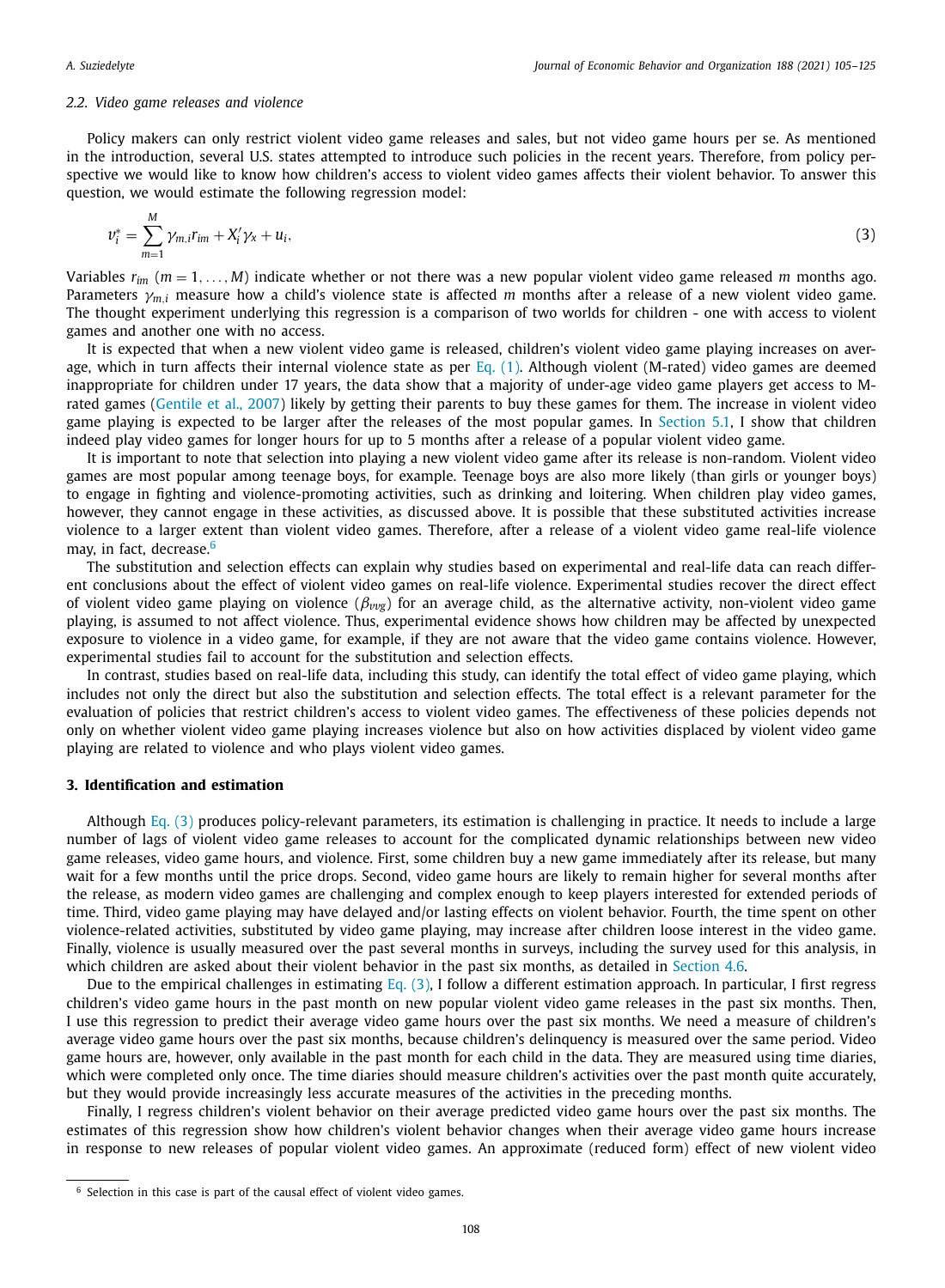game releases on violent behavior, which is of interest to the policy makers, can also be recovered. The specific steps in this procedure are as follows:

1. Regress children's video game hours in the past month  $v v g_{i1}$  on indicators of new popular M-rated video game releases in the past one to six months  $r_{im}$  and the same control variables  $X_i$  as in Eq. (3):

$$
\nu \nu g_{i1} = \sum_{m=1}^{6} \delta_m r_{im} + X_i' \alpha + \nu_i. \tag{4}
$$

- 2. Use Eq. (4) to predict video game hours in the past one to six months:  $\widehat{vvg}_{in} = \sum_{m=n}^{6+n-1} \hat{\delta}_m r_{im} + X'_i \hat{\alpha}$ ,  $n = 1, \ldots, 6$ .
- 3. Compute the average predicted video game hours over the past six months:  $\widehat{vvg_i} = \frac{\sum_{n=1}^{6} \widehat{vvg_i}}{6}$
- 4. Regress an indicator of violent behavior *v<sup>i</sup>* on the average predicted video game hours and the control variables:

$$
v_i = \theta_{\text{vvg}} \overline{\text{v}\hat{\text{v}}\text{g}_i} + \text{X}_i^{\cdot} \theta_x + \varepsilon_i. \tag{5}
$$

5. To recover approximate reduced form effect of violent video game releases on violence *m* months after the release, multiply  $\widehat{\theta}_{\nu\nu g}$  by  $\widehat{\delta}_m.$ 

This method has a spirit of two-sample instrumental variable (IV), because all the necessary variables are not available in the main data set and a complementary data (on video game releases) is used to obtain predictions of these variables. The difference from two-sample IV model is that only one sample of children is used in the analysis.

The variation in children's exposure to new violent video games comes from the variation in new violent video game releases and interview dates. One possible threat to the internal validity is that many of the popular video games are released towards the end of the year; therefore, children interviewed in fall or winter are more likely to be exposed to new violent video games. There may also be seasonal variations in children's behavioral problems, as some studies suggest (Carskadon and Acebo, 1993; Kovalenko et al., 2000). To take these possibilities into account, I include season and year effects in all equations. In Section 4.3, I show that there is no systematic pattern left in violent video game releases once these variables are controlled for.

Another threat to internal validity relates to interview timing. Although the interviews in the survey used for the empirical analyses are not scheduled in a systematic way, some households may be more difficult to reach and thus interviewed later, which introduces the correlation between the exposure to new violent video game releases and household characteristics. The same household characteristics may be correlated with children's behavioral problems. To investigate whether there is a systematic variation in interview timing, I regress interview timing on a number of child and household characteristics. I also include the same set of child and household characteristics in all regressions.

The final concern relates to the correlation between violent and non-violent video game releases, because it is not possible to separate children's time spent playing violent and non-violent video games in the data. If there is correlation between violent and non-violent video game releases, the coefficients  $\delta_m$  in Eq. (4) will capture both increase in violent and nonviolent video game playing; in turn, the coefficient θ*vv<sup>g</sup>* in Eq. (5) will measure the effect of both violent and non-violent video game hours. It is not certain whether this would lead to upward or downward bias in  $\theta_{\text{vyc}}$ . On the one hand, no direct effect of non-violent video games on violence is expected, and the substitution effect is still present. On the other hand, the selection effect is expected to be weaker: children who are attracted to non-violent games, on average, should be less likely to engage in violence-related activities than children who are attracted to violent video games. To address these concerns, I check robustness of the results to controlling for non-violent video game releases. I also estimate the effects of non-violent video games on violent behavior.

#### **4. Data and variables**

#### *4.1. Survey data*

The main data source used for the empirical analyses is the Child Development Supplement to the Panel Study on Income Dynamics (CDS-PSID). The PSID is the longest running longitudinal survey of U.S. households, which began in 1968. In 1997, the CDS was added to the PSID because the core PSID survey only collects limited information on children. The main purpose of the CDS is to collect information on factors that affect children's health and human capital development. It also includes the measures of children's behavioral problems and delinquency. Additionally, extensive information is collected about children's home environment and parental characteristics.

Up to two children under 13 years of age were included in the CDS from each PSID household in 1997 (wave 1). Data on more than 3500 children were collected. These children were surveyed two more times - in 2002–2003 (wave 2) and 2007– 2008 (wave 3). In 2014, a new sample of 4333 0–17 year old children from PSID families was selected and interviewed in 2014–15 (wave 4). Most information in the CDS is collected from the primary caregiver of the child, which is generally the mother. The primary caregiver completes a separate interview for each child in the household and answers questions about the household. Older children answer some additional questions themselves. The CDS-PSID has a time diary component, which I use to measure children's video game hours. The interviewers also measure children's height and weight and assess their cognitive skills using achievement tests.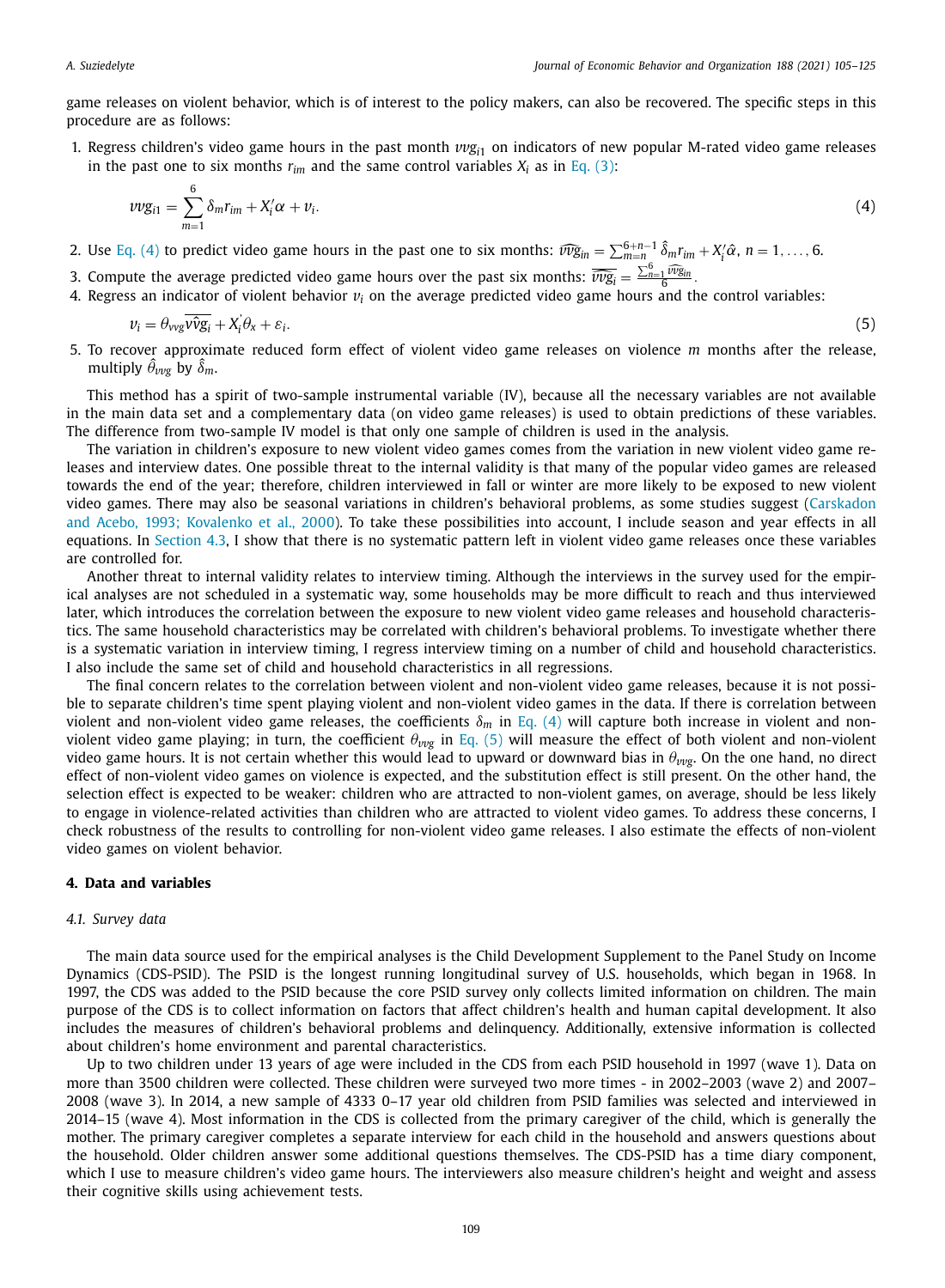$\overline{a}$ 

Descriptive statistics of the sample.

|                                                   | 2002   | 2007   | 2014   | All    |
|---------------------------------------------------|--------|--------|--------|--------|
|                                                   | (1)    | (2)    | (3)    | (4)    |
| White non-Hispanic                                | 0.446  | 0.470  | 0.425  | 0.445  |
| Black non-Hispanic                                | 0.442  | 0.399  | 0.405  | 0.418  |
| Hispanic                                          | 0.066  | 0.079  | 0.106  | 0.083  |
| Other race                                        | 0.046  | 0.052  | 0.064  | 0.054  |
| Age                                               | 13.192 | 14.533 | 12.553 | 13.334 |
| HH equivalized annual income ('000, 82-84\$)      | 16.731 | 17.756 | 15.146 | 16.417 |
| PCG education (years)                             | 13.143 | 13.104 | 13.672 | 13.330 |
| PCG non-employed                                  | 0.240  | 0.256  | 0.330  | 0.278  |
| PCG age                                           | 41.245 | 42.039 | 40.693 | 41.254 |
| Single parent HH                                  | 0.424  | 0.443  | 0.479  | 0.450  |
| Number of children in HH                          | 2.253  | 2.198  | 2.569  | 2.346  |
| Central counties of metro areas $pop \geq 1$ m    | 0.302  | 0.291  | 0.255  | 0.283  |
| Fringe counties of metro areas pop $\geq 1$ m     | 0.156  | 0.173  | 0.133  | 0.153  |
| Counties in metro areas pop 250k-1 m              | 0.261  | 0.244  | 0.298  | 0.269  |
| Counties in metro areas $pop < 250k$              | 0.048  | 0.044  | 0.073  | 0.056  |
| Counties adjacent to metro area                   | 0.094  | 0.087  | 0.101  | 0.094  |
|                                                   | 0.140  | 0.161  | 0.140  | 0.146  |
| Counties not adjacent to metro area<br>SRC sample | 0.522  | 0.566  | 0.548  | 0.543  |
|                                                   | 0.404  | 0.350  | 0.368  | 0.377  |
| SEO sample                                        |        |        |        |        |
| Migrant sample                                    | 0.073  | 0.084  | 0.085  | 0.080  |
| HH information missing                            | 0.204  | 0.109  | 0.029  | 0.119  |
| Autumn                                            | 0.207  | 0.528  | 0.153  | 0.275  |
| Winter                                            | 0.650  | 0.379  | 0.521  | 0.534  |
| Spring/Summer                                     | 0.140  | 0.094  | 0.320  | 0.189  |
| Popular M-rated VG released                       |        |        |        |        |
| $0-1$ months ago                                  | 0.630  | 0.673  | 0.559  | 0.617  |
| $1-2$ months ago                                  | 0.638  | 0.698  | 0.570  | 0.631  |
| 2-3 months ago                                    | 0.835  | 0.666  | 0.609  | 0.714  |
| 3-4 months ago                                    | 0.820  | 0.615  | 0.495  | 0.655  |
| 4-5 months ago                                    | 0.641  | 0.638  | 0.465  | 0.581  |
| 5-6 months ago                                    | 0.476  | 0.427  | 0.495  | 0.469  |
| Weekday daily video game hours                    | 0.721  | 0.732  | 0.816  | 0.741  |
| Weekend daily video game hours                    | 1.343  | 1.507  | 1.971  | 1.504  |
| Aggression against others (child-reported)        | 0.215  | 0.207  | 0.078  | 0.182  |
| Aggression against others (parent-reported)       | 0.194  | 0.133  | 0.126  | 0.155  |
| Destructive behavior (child-reported)             | 0.148  | 0.136  | 0.072  | 0.127  |
| Destructive behavior (parent-reported)            | 0.097  | 0.083  | 0.131  | 0.105  |
| Sample size                                       | 1227   | 832    | 1052   | 3111   |

*Notes*: The sample consists of 8–18 year old boys. In Panel A, exposure to popular (10 best selling) video games is measured with respect to the PCG Interview date. HH stands for household, PCG for primary caregiver, SRC for Survey Research Center, and SEO for Survey of Economic Opportunity.

In the empirical analyses, I use waves 2–4, because violence in the games released in 1990s was animated and nonrealistic, which explains why relatively few video games were classified as M-rated. New advancements in video game graphics since then have allowed creating games that are much more realistic. Additionally, the quality of the data on video game sales and release dates in 1990s is poor. I focus on the subpopulation of children who are most likely to play violent video games, 8–18 year old boys. Gentile et al. (2007) report that close to 70% of children aged 8–17 years play violent (Mrated) video games. Olson et al. (2007) find that among video game players aged 12–14 years, close to 70% of boys played at least one M-rated video game in the past six months compared to 30% of girls.

There are 3111 child-year observations on 2556 boys between 8 and 18 years of age in the analysis sample. Given the age restrictions and no overlap between the 1997 and 2014 CDS samples, most of the sample boys (78%) are observed once. To account for the presence of siblings and repeated observations in the sample, standard errors are clustered at the 1968 household level in all estimations. Table 1 presents the means of child and household characteristics in the analysis sample. PSID oversamples lower income households<sup>7</sup>, which explains lower means of socioeconomic variables in the analysis sample comparing to the U.S. population. Less than half of the sample boys are white, 42% are Black, and 8% are Hispanic. Primary caregivers on average have 13.3 years of education, and more than a quarter of them are non-employed. Almost half of the children live with only one of the biological parents. Children and primary caregivers are on average 13 and 41 years old, respectively. Most children live in relatively large metropolitan areas. Household information (household income, primary caregiver employment, education, age and single parent status) is missing for a number of the observations, especially in 2002. To increase sample size, an indicator for missing household information is created and included in all

<sup>7</sup> Almost 40% of the analysis sample are from the lower income Survey of Economic Opportunity (SEO) sample.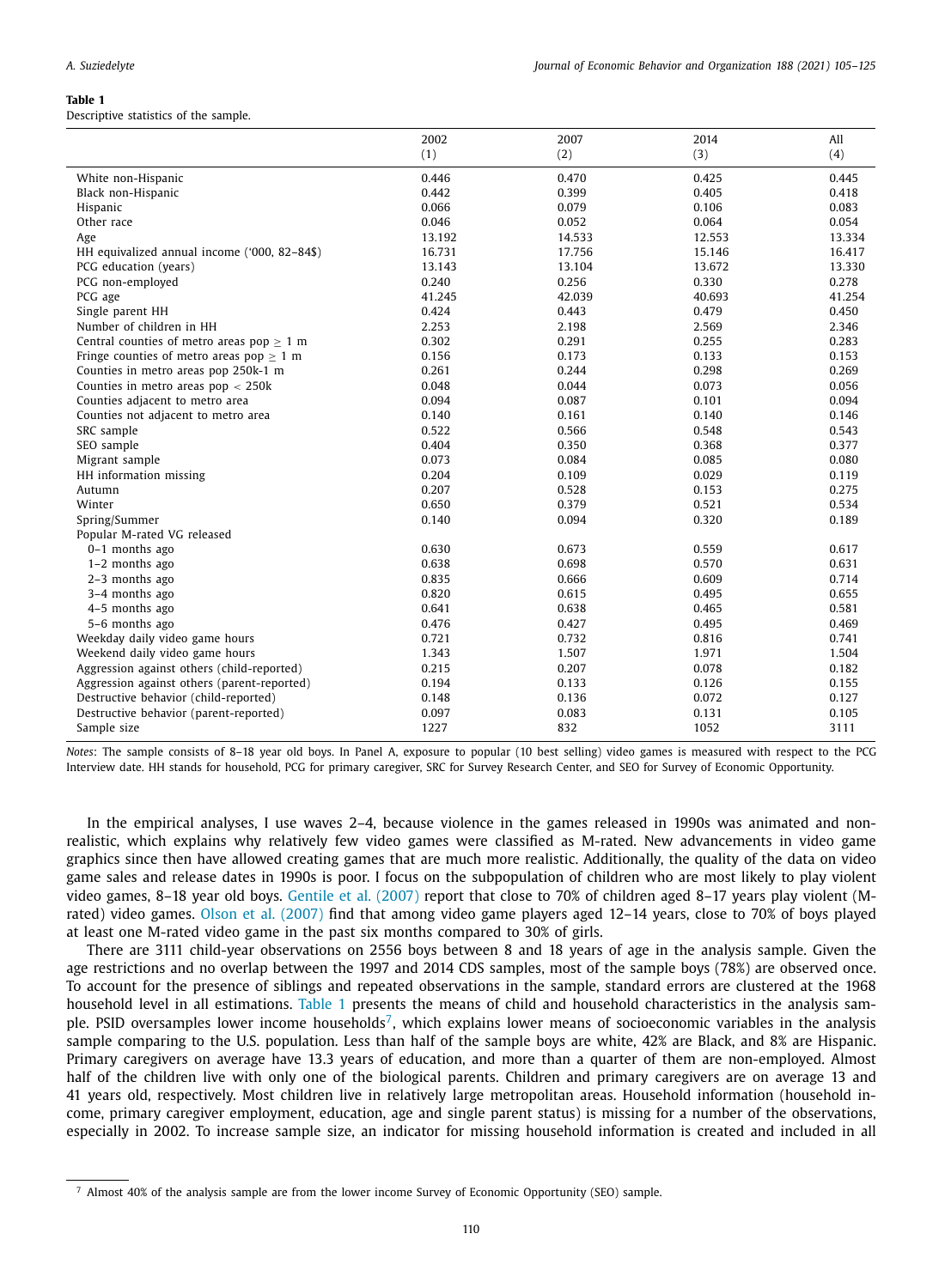Lifetime sales $a$  of top 10 video games released in the U.S. in analysis years.

| Release year | Sales, m |      |      |       | Overall rank |
|--------------|----------|------|------|-------|--------------|
|              | Mean     | S.D. | Min  | Max   | Mean         |
|              | (1)      | (2)  | (3)  | (4)   | (5)          |
| A. M-rated   |          |      |      |       |              |
| $2001 - 03$  | 2.06     | 1.87 | 0.53 | 8.41  | 39           |
| 2006-08      | 3.23     | 2.80 | 0.65 | 11.34 | 31           |
| $2013 - 15$  | 4.45     | 4.82 | 1.10 | 23.06 | 12           |
| B. T-rated   |          |      |      |       |              |
| $2001 - 03$  | 2.75     | 1.15 | 1.17 | 6.25  | 17           |
| 2006-08      | 3.44     | 1.99 | 1.54 | 11.07 | 18           |
| $2013 - 15$  | 1.27     | 0.96 | 0.36 | 4.95  | 33           |
| C. E-rated   |          |      |      |       |              |
| $2001 - 03$  | 3.64     | 1.46 | 1.79 | 6.85  | 11           |
| 2006-08      | 6.84     | 7.33 | 2.10 | 41.28 | 10           |
| $2013 - 15$  | 3.21     | 1.55 | 1.10 | 6.01  | 12           |

*Sources*: VGChartz, MobyGames.

<sup>a</sup> As of August 2016.

regressions. Table 1 shows that there is variation in interview timing across both households and waves. In 2002 and 2014, most households were interviewed in winter, whereas in 2007 most interviews were completed in autumn.

#### *4.2. Video game sales*

To construct measures of children's exposure to new popular violent (M-rated) and non-violent (E- or T-rated) video games, I supplement the CDS data with the data on video game sales, ratings, and release dates. To identify the most popular video games, I use the data on video game sales from the *VGChartz* database (http://www.vgchartz.com/gamedb/). *VGChartz* provide the estimated sales of a large number of games by region free of charge.<sup>8</sup> *VGChartz* commenced operations in 2005, but video game data have been also collected retrospectively starting 1994. To obtain the sales estimates, *VGChartz* use data from a representative sample of small retailers combined with statistical prediction methods (VGChartz, 2016; Walton, 2007). *VGChartz* claim that their data are within 15% accuracy in a given week (Walton, 2007).

To rank video games, I use lifetime sales of each game (as of August 2016) in the United States across all gaming platforms. An alternative way is to use the sales in the year of the release, but *VGChartz* provide annual sales data starting 2005 only. Using the lifetime sales to measure the popularity of games would only be an issue if some games only became popular several years after the release. The investigation of sales patterns reveals, however, that the largest share of sales of popular violent games take place in the year of release or the following year. The sales of popular non-violent video games are more spread out and sales remain high for a number of years. These differences across rating categories do not create difficulties for the analysis, because the popular games are selected based on sales ranking within each rating category. Online Data Appendix B.1 discusses the descriptive statistics of *VGChartz* data.

#### *4.3. Video game ratings and release dates*

I merge *VGChartz* video game sales data with the data on the ratings and release dates of video games obtained from *MobyGames* (http://www.mobygames.com/), a free online database, which contains video game ratings and release dates. The data from both *VGChartz* and *MobyGames* are obtained using web scraping in *MsExcel*. The two databases are merged using the video game name, but due to the differences in the names of games across the two databases, many of the ratings and release dates needed to be entered manually. I have cross-checked video game ratings with the ESRB website (https://www. esrb.org/ratings/search.aspx), and found no disagreements. Release dates have been cross-checked with *IMDb* database (http: //www.imdb.com/). There are a few disagreements between *MobyGames* and *IMDb* databases about the release dates of older games (released in 2001–2003), but they are small (in the order of a few days). In case of a disagreement, I have consulted the other two databases *IGN* (http://www.ign.com/) and *GameSpot* (http://www.gamespot.com/) and selected the date agreed upon by the majority of the sources. *MobyGames* provides information on both the date a game was first released in the United States, and the dates of its later releases on other video game playing devices. I take into account only the first-time releases, because the bulk of video games sales take place after the first release.

Within each rating category and year, popular video games are defined as the ten best selling games released in that year. The main focus of this analysis is on M-rated video games, which usually contain elements of violence, and therefore

<sup>8</sup> The sales data are missing for some games. Cross-checking with another video game database *IMBd* suggests that the sales data are missing for the less popular games, as measured by video game ratings and the number of video game players rating a game. For example, many of the games with missing sales data are the special editions of original games.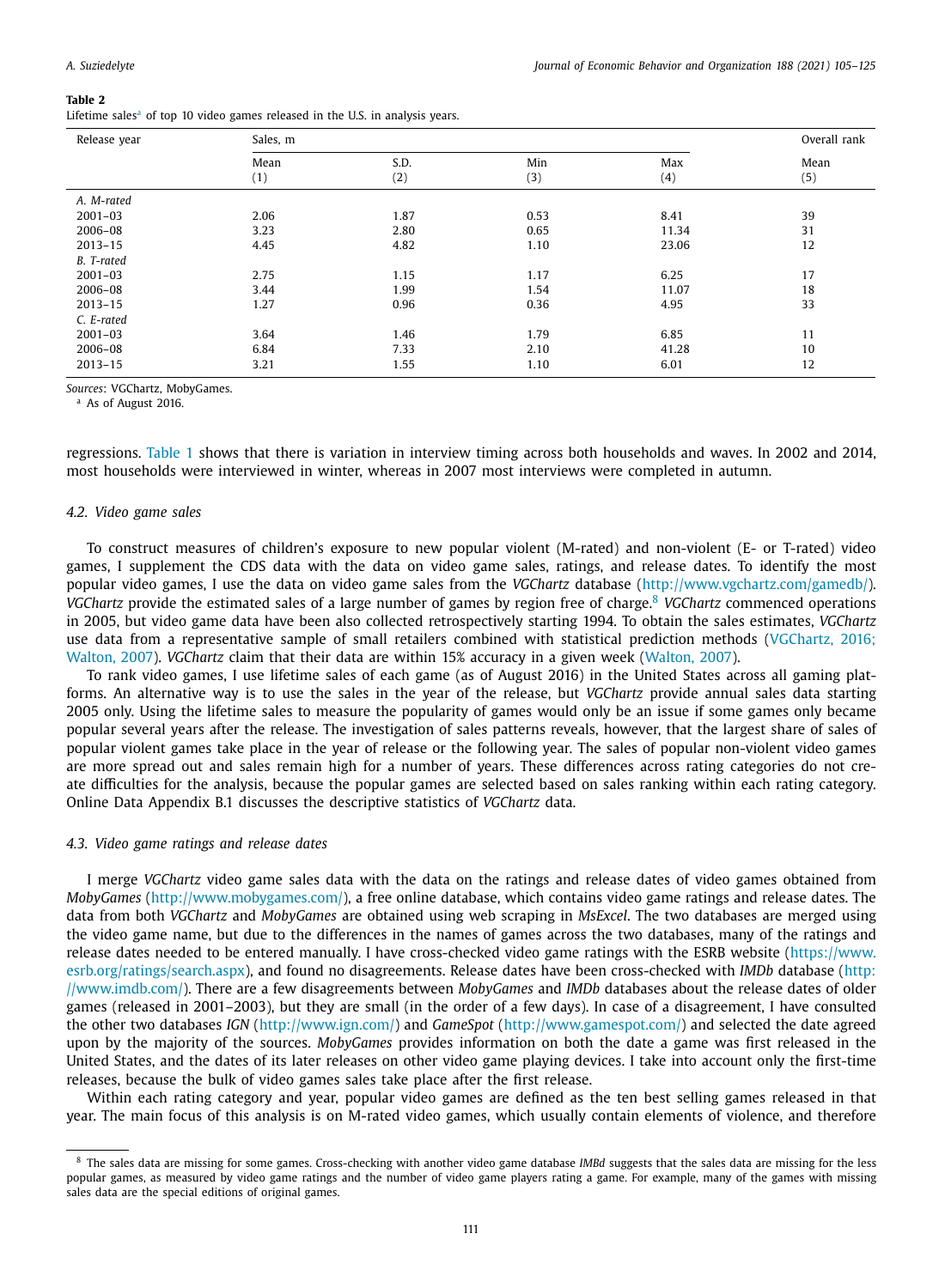are targeted by policy makers and interest groups. I refer to these games as violent. Some regressions also include measures of exposure to new releases of T and E or E10+<sup>9</sup> rated video games. T-rated games may contain elements of violence, but to a lesser extent than M-rated games; they are intended for children older than 12 years. E-rated games are generally non-violent and can be played by younger children.<sup>10</sup> An exploration of the content descriptors for the 10 best selling M-, T-, and E-rated video games in 2007, provided in Online Data Appendix B.2, reveals that most of the M-rated games contain "violence" (4/10) or "intense violence" (5/10), "blood" (2/10) or "blood and gore" (7/10), and "strong language" (5/10). "Intense violence", "blood and gore", and "strong language" differentiate the M-rated games from the T-rated games. None of the T-rated games contain these elements, although many T-rated games contain "violence" (7/10), "animated blood" (2/10) or "blood" (4/10) and "mild language" (2/10) or "language" (3/10). Even E-rated games have elements of violence (5/10), but it is mild animated or cartoon violence. Thus, it is not violence per se that differentiates M-rated games from the other games, but intense, realistic, and gruesome violence.

I also categorize all best selling M-rated video games by how realistic violence in these games is. ESRB does not indicate whether violence is realistic for all games, so I use my own (arguably arbitrary) judgement based on the description of the games provided by *MobyGames*. Around 40% of the best selling M-rated video games contain real-life violence. The examples of such games are Call of Duty, Grand Theft Auto, and Battlefield series, which are set in the real world and current times. The remaining games are set in fictional, fantasy, historic, or futuristic worlds; the examples of these are Mortal Kombat, Assassin's Creed, Elder Scrolls, and Fallout.

Table 2 presents the mean, minimum, and maximum sales of the best selling E-rated, T-rated and M-rated games released in 2001–03, 2006–08, and 2013–15 (the years relevant for the empirical analysis). Panel A of Table 2 shows that M-rated video games have become popular (relative to T-rated and E-rated games) only quite recently, likely owing to the appearance of new modern M-rated games enabled by the advancements in video game technology. Mean sales of the top 10 M-rated video games increased from close to 2 million copies in 2001–03 to almost 4.5 million copies in 2013–15. Minimum and maximum sales of popular M-rated video games also are higher in the recent years. Grand Theft Auto V, released in 2013, reached the record sales of 23 million copies (by August 2016). To the contrary, the sales of T- and E-rated video games have been decreasing in the recent years.<sup>11</sup> Mean overall ranking of E-rated, T-rated and M-rated video games<sup>12</sup>, presented in column (5) of Table 2, shows the same pattern. In 2001–03 and 2006–08, the mean ranking of the top-10 M-rated games among all games released in the given year was quite low (39 and 31, respectively), whereas in 2013–15 the most popular M-rated games were ranked 12 on average. The trend is reversed for the T-rated games. Their mean overall ranking decreased from 17 in 2001–03 to 33 in 2013–15.<sup>13</sup> The changes in the popularity of M-rated video games are analyzed in more detail in Online Data Appendix B.3, which lists the top 3 best selling video games released from 2001 to 2015.

Online Data Appendix B.4 lists all 10 best selling M-rated games every year during the analysis period along with their release dates, life-time sales, and indicator whether the game contains real-life violence or not. Popular M-rated video games are released throughout the year, but more than 50% are released in Autumn, mainly in November (30%) and October (20%). To account for the seasonality in video game releases, all regressions control for the season effects. Fig. 1 shows that there is no systematic pattern in M-rated video game releases, conditional on season and year effects. To construct this figure, I regress a binary variable, which indicates that there is a new top-10 violent video game released in a given month, on the season and year effects and plot the residuals of this regression. To facilitate exposition, the residuals in years 2001– 03, 2006–08, and 2013–15 are presented in separate panels (A, B, and C, respectively), but all three graphs are based on the same regression. The months relevant for this analysis are plotted in black, whereas the remaining months are plotted in grey. Fig. 1 demonstrates that there, indeed, is no systematic pattern in new popular violent video game releases once season and year effects are controlled for. Unusually high and low probabilities of popular violent video game releases are observed in different months across the years.

#### *4.4. Exposure to video game releases*

Children's exposure to new popular M-rated video games is measured by a set of indicator variables that take the value one if a new popular M-rated video game has been released  $m$  months  $(m = 1, \ldots, 12)$  before the date of the relevant PSID questionnaire (weekday or weekend time diary, primary caregiver (PCG) questionnaire, or child questionnaire). Within a given wave, the variation in the exposure comes from variation in interview dates. As mentioned above, there is no systematic allocation of the interview dates in the CDS-PSID, and therefore, children's exposure to new popular video games is assumed to be plausibly random.

<sup>9</sup> In the remainder of the paper, E-rated games refer to both E and E10+ rated games.

<sup>&</sup>lt;sup>10</sup> I do not analyze exposure to eC-rated games intended for young children or AO-rated games intended for adults, as they are not targeted at young boys who are the focus of my analysis.

<sup>&</sup>lt;sup>11</sup> However, it is too soon to conclude that E-rated games are becoming less popular given that their sales remain high for several years after the first release.

<sup>12</sup> Mean overall ranking for each category of games is obtained by ranking *all* games released in a given year according to their lifetime sales, selecting 10 best selling games in each category, and averaging their ranking.

<sup>&</sup>lt;sup>13</sup> Increasing popularity of M-rated games is one possible explanation for decreasing popularity of T-rated games. ESRB has also changed the rating category of several games (for example, Batman and Elder Scrolls) from T to M over time, because violence in the newer releases of these games became more realistic and intense.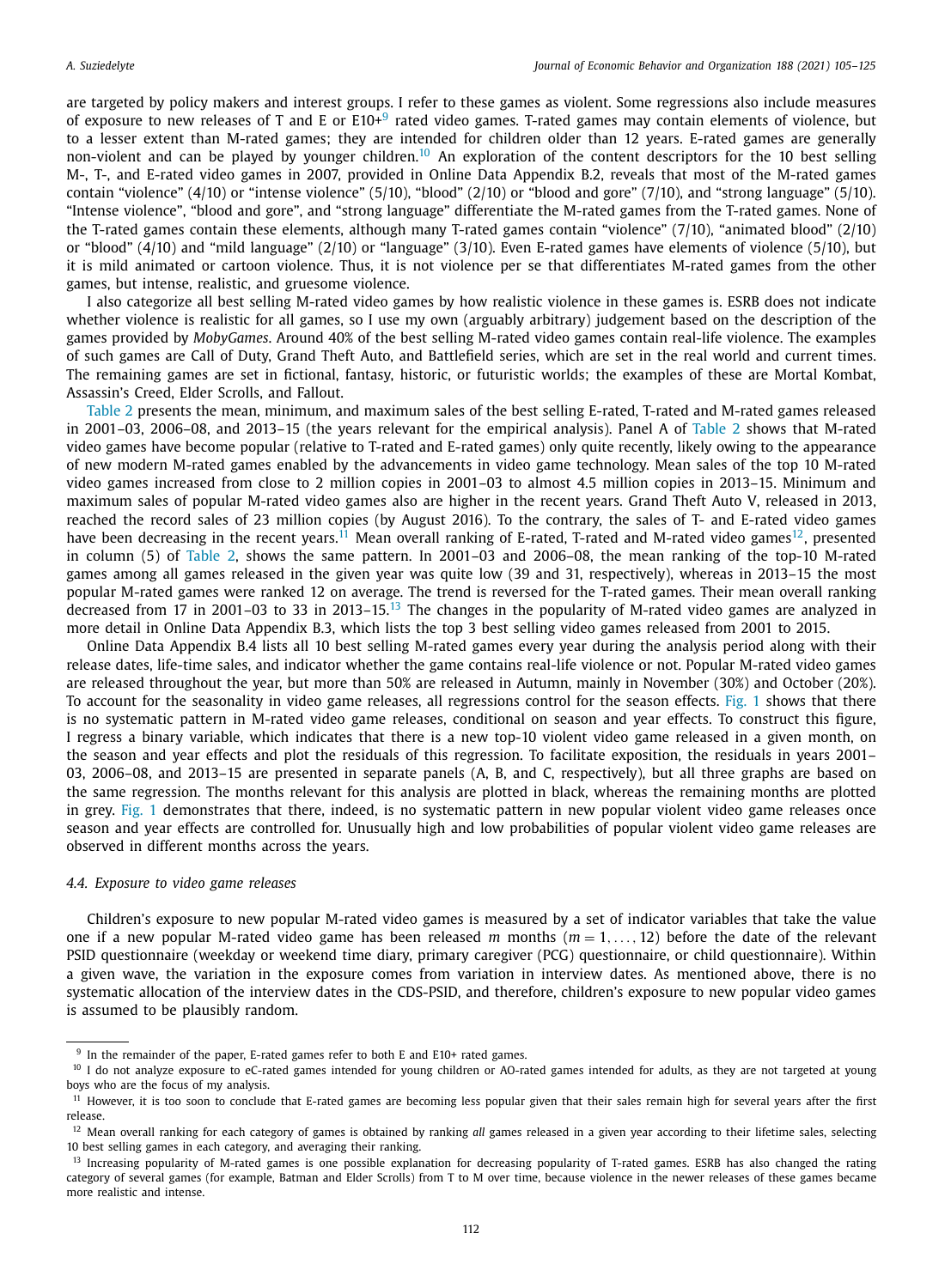

**Fig. 1.** Variation in new top 10 violent video game releases by month, 2001–2015. *Notes*: The figure depicts the residuals of an OLS regression of releases of top 10 (best-selling) M-rated video games. In this regression, the dependent variable takes the value 1 if there is a new top 10 M-rated video game released in a given month and the value 0 otherwise. The regression controls for year and season effects. All graphs (A, B, and C) are based on the same regression. The time periods covered in the empirical analysis are depicted in black color.

One threat to this assumption is the variation in household willingness to be interviewed. Some households may be more difficult to get hold of and thus interviewed later. To check this, I regress the dates of the four components of the CDS-PSID survey (weekday or weekend time diary, PCG questionnaire, and child questionnaire) on the following child and household characteristics: the child's race and age; the primary caregiver's education, employment status, and age; the family's structure (indicator for single biological-parent households and the number of children in the household) and equivalized real income (in 1984 dollars); rural-urban status of the county; and the PSID sample the household comes from (nationally representative Survey Research Center [CRS], lower income Survey of Economic Opportunity [SEO], or the migrant refresher sample). All regressions control for season and year effects. For each survey component, the date is normalized with respect to the date of the first completed interview/time diary in that wave.

Table 3 shows that most of the child, PCG, and household characteristics are not significantly correlated the date on which the questionnaire was completed. The only consistently significant findings are that households with employed PCGs, higher income, and located in remote counties are interviewed later. Hispanic and older children also tend to complete some of the questionnaires later. These differences can be explained by the variation in the availability and accessability of households. To account for this, I include the child and household characteristics from Table 3 in all regressions. These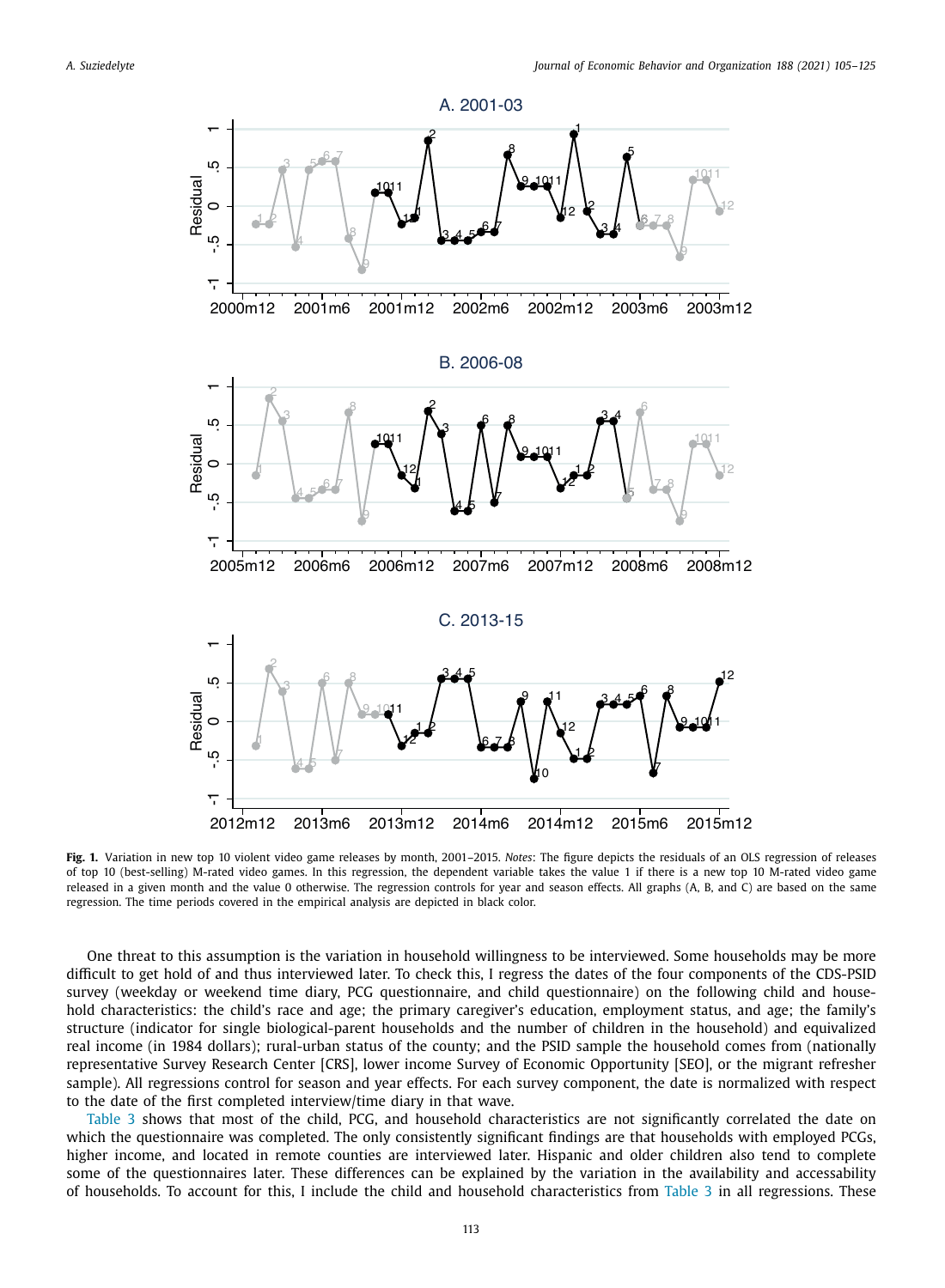Correlation between household characteristics and survey timing.

|                                               | Time diary     |                | PCG              | Child            |
|-----------------------------------------------|----------------|----------------|------------------|------------------|
|                                               | Weekday<br>(1) | Weekend<br>(2) | interview<br>(3) | interview<br>(4) |
| Black non-Hispanic                            | $-1.282$       | $-1.614$       | 1.258            | $-2.332$         |
|                                               | (4.920)        | (4.924)        | (1.750)          | (2.642)          |
| Hispanic                                      | 10.475         | 9.593          | $9.259***$       | 9.276**          |
|                                               | (8.068)        | (7.899)        | (2.239)          | (3.688)          |
| Other race                                    | 3.988          | 5.452          | $-0.518$         | 0.579            |
|                                               | (6.884)        | (6.859)        | (2.296)          | (4.208)          |
| Age                                           | $0.792*$       | 0.641          | $0.611***$       | $0.946***$       |
|                                               | (0.421)        | (0.413)        | (0.151)          | (0.302)          |
| HH equivalized annual income ('000, 82-84\$)  | $0.059*$       | $0.050*$       | $0.049***$       | $0.076***$       |
|                                               | (0.030)        | (0.029)        | (0.016)          | (0.022)          |
| PCG education (years)                         | 0.126          | $-0.083$       | $-0.072$         | $-0.458$         |
|                                               | (0.613)        | (0.582)        | (0.227)          | (0.320)          |
| PCG non-employed                              | $-7.292***$    | $-7.034***$    | 0.454            | $-2.838*$        |
|                                               | (2.444)        | (2.413)        | (1.087)          | (1.467)          |
| Single biological-parent HH                   | 5.707*         | 3.728          | 0.824            | 0.996            |
|                                               | (2.925)        | (2.844)        | (1.034)          | (1.401)          |
| Number of children in HH                      | $-0.317$       | $-0.527$       | 0.125            | 0.785            |
|                                               | (1.144)        | (1.113)        | (0.431)          | (0.601)          |
| PCG age                                       | 0.219          | 0.262          | 0.021            | 0.004            |
|                                               | (0.227)        | (0.225)        | (0.065)          | (0.105)          |
| SEO sample                                    | 6.385          | 7.475          | $-0.915$         | 1.891            |
|                                               | (5.094)        | (5.095)        | (1.740)          | (2.599)          |
| Migrant sample                                | 13.116*        | 8.966          | 2.103            | 0.711            |
|                                               | (7.881)        | (7.535)        | (2.238)          | (3.847)          |
| Fringe counties of metro areas pop $\geq 1$ m | $-0.784$       | $-1.269$       | $-1.777$         | $-2.317$         |
|                                               | (3.618)        | (3.609)        | (1.492)          | (1.923)          |
| Counties in metro areas pop 250k-1 m          | 6.890**        | $6.353**$      | 0.539            | $-0.390$         |
|                                               | (3.143)        | (3.203)        | (1.227)          | (1.628)          |
| Counties in metro areas $pop < 250k$          | $-4.336$       | $-3.301$       | $-3.152$         | $-1.749$         |
|                                               | (3.558)        | (3.477)        | (2.019)          | (3.056)          |
| Counties adjacent to metro area               | $6.051*$       | 5.105          | $-0.530$         | $-4.229*$        |
|                                               | (3.520)        | (3.479)        | (1.792)          | (2.467)          |
| Counties not adjacent to metro area           | 8.492***       | $6.197**$      | 3.258**          | 3.900*           |
|                                               | (3.203)        | (2.999)        | (1.456)          | (2.044)          |
| Mean(dep var)                                 | 83.140         | 83.404         | 81.932           | 80.963           |
| Sample size                                   | 2056           | 2035           | 3111             | 1586             |

*Notes*: For each survey component, the date is normalized with respect to the first interview/time diary date in that wave and is measured in days. In columns (1)–(3), the sample consists of 8–18 year old boys. In column (4), the sample consists of 12–18 year old boys. Standard errors (clustered at the 1968 household level) are presented in parentheses. All regressions also control for missing household information dummy, season, and year effects. Omitted categories are white, SRC sample, and central counties of metropolitan areas of 1 million population or more. <sup>∗</sup>denotes statistical significance at the 10% level, \*\*denotes statistical significance at the 5% level, and \*\*\*denotes statistical significance at the 1% level.

characteristics are plausibly exogenous to (not affected by) child violent behavior and video game playing and thus are valid controls.

Table 2 shows what proportion of the sample in each wave are exposed to a new popular M-rated video games one to six months before the PCG interview date. The proportion of 8–18 year old boys exposed to new M-rated video games varies across years and months from 42.7% to 83.5%, but in most months, 50–60% of the boys in the analysis sample have a new popular M-rated video game released. The exposure to new popular M-rated games is somewhat lower in 2014 than 2002 and 2007, reflecting the differences in the interview timing from 2014. A substantial proportion of the analysis sample are exposed to new popular popular E-rated games (36.3% to 80.5%) and somewhat smaller to new popular T-rated games (27.4% to 77.5%) (not reported). Importantly, the exposure in a given month before the PCG interview varies across the three types of video games, reflecting different timing of M-rated, T-rated, and E-rated video game releases.

#### *4.5. Video game hours*

Children's video game hours come from the time diaries. All children are sent two 24 h time diaries, which they are asked to complete before the interview.<sup>14</sup> One diary needs to be completed on a randomly assigned weekday and another one on a randomly assigned weekend day. Children list all activities they perform on the specified day and detail when each activity started and ended as well as who else was participating in the activity and where the activity took place. The

<sup>&</sup>lt;sup>14</sup> Despite the instructions, almost half of the diaries were completed after the interview.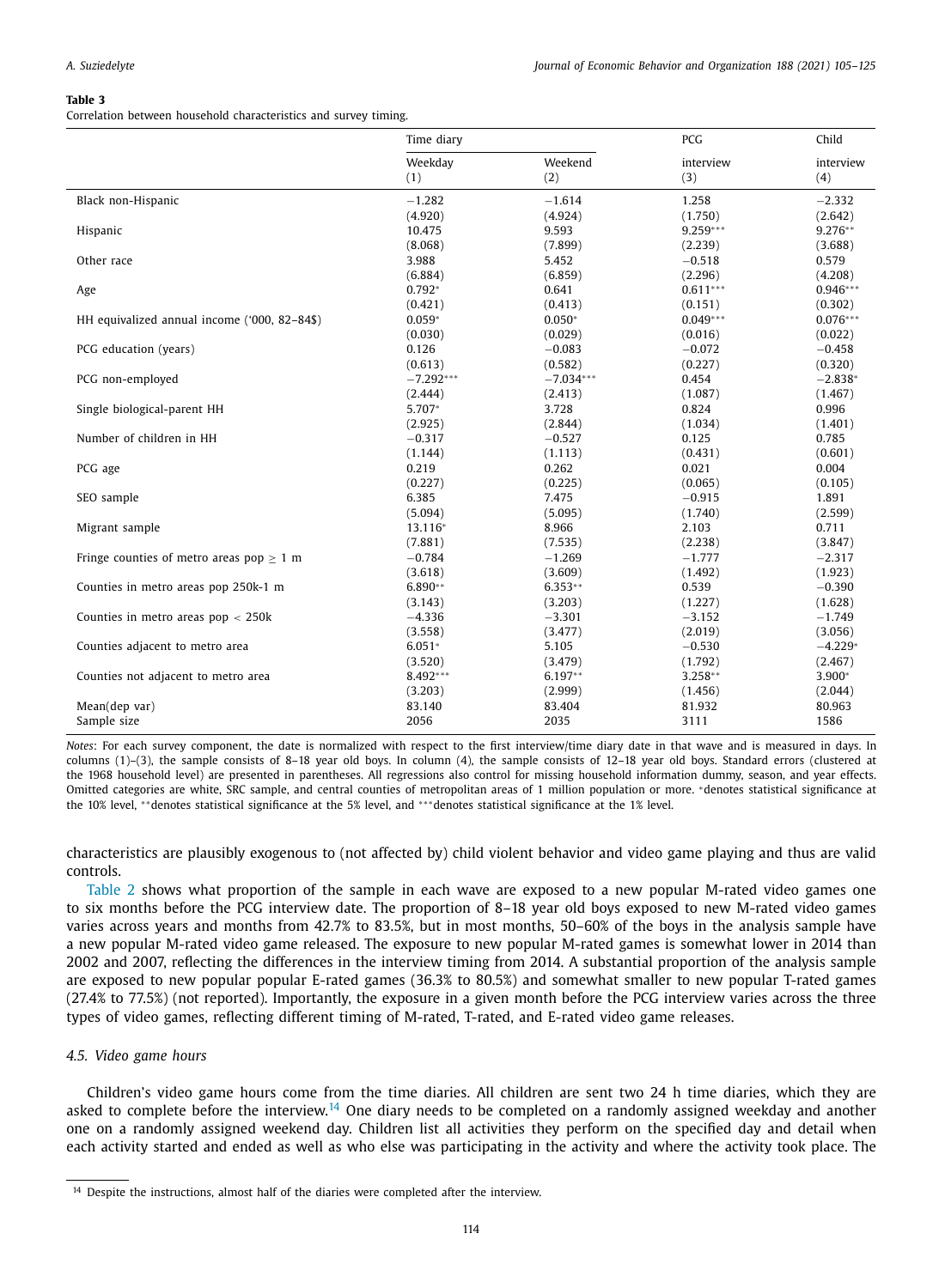time diaries are then reviewed by the interviewer and coded by the PSID staff. Importantly, the activity codes are detailed enough to separate video game playing from other media activities or other games, although it is not possible to further separate video game playing into violent and non-violent. Time diary data is available for the 70% of the analysis sample  $(2,156 \text{ child-year observations})$ .<sup>15</sup>

Close to 66% of 8–18 year old boys report playing a positive number of video game hours on either weekday or weekend day. This is likely to be an under-estimate of the prevalence of video game playing, because 87% of boys self-report that they play video games at least once a week. Table 2 shows that, on average, boys spend longer time playing video games on weekends (1.5 h per day) than on weekdays (0.74 h per day). On the other hand, there is more variation in weekday video game hours: the coefficient of variation equals 1.9 and 1.5 on weekdays and weekends, respectively. Average weekday daily hours increased from 0.7 in 2002 to 0.82 in 2014, and average weekend daily hours increased from 1.3 to 1.97 during the same time. Among video game players, the average number of daily hours is 1.8 and 2.7 on weekdays and weekends, respectively. Regressions of children's video game hours on child, PCG and family characteristics show that daily weekday and weekend video game hours increase with a child's age and decrease with the mother's education. Children in more urban areas play video games for longer time. Conditional on these characteristics, there are no statistically significant differences in video game hours by household income, mother's employment or age, or family structure.<sup>16</sup>

Although children were supposed to complete both time diaries in the same week, often there is a substantial gap between weekday and weekend time diary completion. Since the timing of the time diary completion is important for the precise measurement of the exposure to new video games, I do not aggregate weekday and weekend hours. Instead, I use weekday video game hours in the main empirical analyses, and check robustness of the results to the use of weekend video game hours.

### *4.6. Child and parent reported violence*

In the confidential computer/phone-assisted part of the CDS Child Interview, children aged 12 years or older are asked how many times in the past six months they engaged in a list of delinquent behaviors.<sup>17</sup> As measures of child reported violence, I use two of these questions: (1) "In the last 6 months, about how many times have you hurt someone badly enough that he/she needed bandages or a doctor?" and (2) "In the last 6 months, about how many times have you damaged school property on purpose?" The first question is the closest measure of violence as it is usually defined. In the remainder of the paper, I refer to the first measure as *aggression against others* and the second one as *destructive behavior*. Since the frequency of delinquent behaviors in the past six months are likely to be reported with error, I create binary variables, which measure the incidence of these behaviors in the past six months. Table 2 shows that 18.2% of boys report seriously hurting someone and 12.7% report damaging school property in the past six months. There is a sharp decline in child reported violence across CDS waves: the incidence of both types of violence in 2014 is 40–50% lower than in 2002 or 2007. It could reflect an actual decrease in violence, but it could also be due to reporting differences across waves. In 2014, answers to confidential questions were collected via the cell phone, whereas previously it was done via the computer, which could explain the differences in responses, especially that similar trend is not observed in parent reported violence, as shown below.<sup>18</sup> To account for these changes, all regressions control for wave effects. I also estimate violence regressions separately for year 2014.

In the CDS PCG Interview, the adult who has the primary responsibility for a child is asked about the child's behavioral problems. These questions are used to construct the "Behavior Problems Index" (BPI) (Peterson and Zill, 1986), which is commonly used in the literature to measure children's 'non-cognitive' skills. Two behavioral problems related to violence are (1) "He bullies or is cruel or mean to others" and (2) "He breaks things on purpose or deliberately destroys things." The first question is most related to the traditional definition of violence. In parallel to the child-reported violence measures, I refer to the first question as aggression against others and the second one as destructive behavior. The primary caregiver of a child is asked how often these statements are true for the child, and possible answers are "Not true," "Sometimes true," or "Often true." To minimize the measurement error, I aggregate the latter two categories, as parents may be more comfortable admitting that their children behave badly sometimes rather than often. Panel B of Table 2 shows that 15.5% of the boys in the sample bully or are cruel to others and 10.5% break things on purpose *sometimes or often*, as reported by the primary caregiver. As expected, only a small percentage of primary caregivers report that their children engage in these behaviors *often* (2% and 1.5%, respectively).

Cross-tabulations of child- and parent-reports reveal that there is little overlap between the two measures of violence. For example, 80% of parents of children who self-report that they seriously hurt someone do not report that their child

<sup>&</sup>lt;sup>15</sup> In waves 2 and 3, all children were sent the time diaries and close to 90% of the sample completed them. In wave 4, only half of the sample were sent the time diaries and time diary completion rate was lower.

<sup>&</sup>lt;sup>16</sup> These estimates can be made available upon request.

 $17$  In CDS 2014, the delinquency questions were not included into the initial public release data and were obtained upon signing an agreement with the Institute for Social Research at the University of Michigan.

<sup>&</sup>lt;sup>18</sup> There is also a slight difference in the wording of one of the questions. In 2014, children are asked "In the last 6 months, about how many times have you hurt someone badly enough that he or she needed to see a doctor or needed to receive medical care?". This could explain the decline in self-reported aggression in 2014, as "needing bandages" may not be interpreted as "needing medical care". The wording of the question about destruction of school property is the same across years.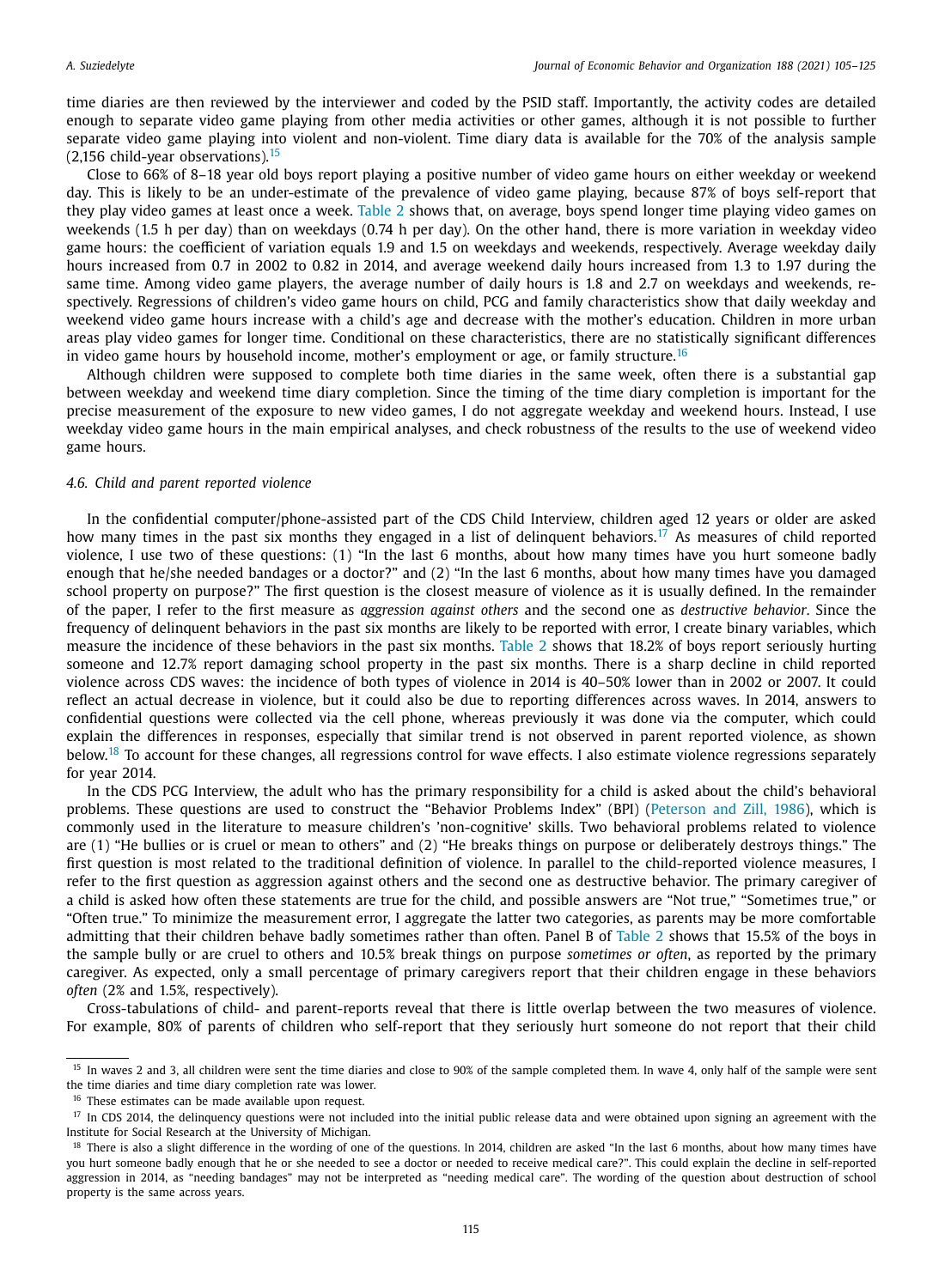Effects of popular video game releases on daily weekday video game hours.

|                       | (1)            |         | (2)        |         | (3)        |         | (4)        |         |
|-----------------------|----------------|---------|------------|---------|------------|---------|------------|---------|
| M-rated game released |                |         |            |         |            |         |            |         |
| $0-1$ months ago      | $-0.102$       | (0.090) | $-0.153$   | (0.097) | $-0.038$   | (0.094) | $-0.052$   | (0.103) |
| $1-2$ months ago      | 0.109          | (0.095) | 0.038      | (0.109) | 0.032      | (0.102) | $-0.034$   | (0.115) |
| 2-3 months ago        | 0.022          | (0.097) | $-0.081$   | (0.110) | 0.044      | (0.120) | 0.047      | (0.121) |
| 3-4 months ago        | $0.241**$      | (0.114) | $0.214*$   | (0.119) | 0.146      | (0.128) | 0.141      | (0.137) |
| 4-5 months ago        | $0.296***$     | (0.086) | $0.343***$ | (0.116) | $0.365***$ | (0.132) | $0.436***$ | (0.146) |
| 5-6 months ago        | $-0.087$       | (0.080) | $-0.061$   | (0.091) | $-0.051$   | (0.107) | $-0.051$   | (0.111) |
| T-rated game released |                |         |            |         |            |         |            |         |
| $0-1$ months ago      |                |         | 0.241      | (0.152) |            |         | $0.317*$   | (0.178) |
| $1-2$ months ago      |                |         | 0.112      | (0.108) |            |         | 0.020      | (0.118) |
| 2-3 months ago        |                |         | $0.241*$   | (0.138) |            |         | $0.336**$  | (0.147) |
| 3-4 months ago        | -              |         | 0.066      | (0.130) |            |         | 0.045      | (0.144) |
| 4-5 months ago        |                |         | $-0.021$   | (0.108) |            |         | $-0.119$   | (0.116) |
| 5-6 months ago        |                |         | $-0.041$   | (0.097) |            |         | $-0.012$   | (0.099) |
| E-rated game released |                |         |            |         |            |         |            |         |
| $0-1$ months ago      |                |         |            |         | 0.018      | (0.093) | $-0.077$   | (0.102) |
| $1-2$ months ago      |                |         |            |         | $0.242**$  | (0.105) | $0.220*$   | (0.112) |
| 2-3 months ago        | -              |         |            |         | $-0.143$   | (0.144) | $-0.345**$ | (0.172) |
| 3-4 months ago        | $\overline{a}$ |         |            |         | $0.212**$  | (0.098) | 0.148      | (0.117) |
| 4-5 months ago        |                |         |            |         | 0.103      | (0.106) | 0.076      | (0.114) |
| 5-6 months ago        |                |         |            |         | $-0.012$   | (0.116) | 0.002      | (0.125) |
| Mean (dep var)        | 0.750          |         | 0.750      |         | 0.750      |         | 0.750      |         |
| R-squared             | 0.031          |         | 0.036      |         | 0.038      |         | 0.046      |         |
| Sample size           | 2056           |         | 2056       |         | 2056       |         | 2056       |         |

*Notes*: Popular video games are 10 best selling video games each year within each video game category. The sample includes 8–18 year old boys who completed time diaries. Standard errors (clustered at the 1968 household level) are presented in parentheses. All regressions control for the household characteristics listed in Table 3, season, and year effects. <sup>∗</sup>denotes statistical significance at the 10% level, ∗ ∗denotes statistical significance at the 5% level, and ∗∗∗denotes statistical significance at the 1% level.

bullies or is cruel to others, and conversely, 74% of children whose parents report that their child bullies or is cruel to others do not report that they hurt someone. On the one hand, it is not surprising to find these discrepancies, because the questions asked to children and parents are not the same. For example, a child can bully other children without physically hurting them. Thus, the child-report is a more precise measure of physical violence, but does not measure psychological abuse. On the other hand, there may be more measurement error in parent-reports. Parents may be unwilling to admit to the interviewer that their children have behavioral problems because of the fear that it reflects badly on them. I expect children to be less concerned about these image/stigma issues and provide more truthful answers, especially because their answers are collected confidentially. Moreover, parents do not observe children outside home and may not be aware of their delinquent behaviors. For these reasons, child-reports are preferred measures of violence in this analysis.

#### **5. Results**

#### *5.1. New popular violent video games and children's video game hours*

In this subsection, I demonstrate that video game hours indeed increase after a new popular violent video game is released. Column (1) of Table 4 shows that four and five months after a release of a popular M-rated video game, 8–18 year old boys spend 0.241 and 0.296 more hours (15–20 more minutes) per day playing video games on weekdays. These are sizeable increases relative to the mean of 0.75 h per day (by 32–39%). No statistically significant changes are observed in the earlier or later months. There are several possible explanations for a delay in response to a release of a new M-rated video game. First, these video games are quite expensive and are not supposed to be sold to children under 17 years of age. Most children need to get their parents to buy them the game, who may initially be reluctant to do it. Second, the prices of video games tend to drop several months after a release. Finally, it takes a while for the pirated (illegal) copies of games to appear online.

Table 4 shows that the results are robust to controlling for the releases of T-rated games (column 2), but the coefficient on the four month lag decreases and the coefficient on the fifth lag increases, when the releases of E-rated games are controlled for (column 3).<sup>19</sup> This suggests that there is no correlation between the release dates of M-rated and T-rated

<sup>&</sup>lt;sup>19</sup> The results are similar if I control for the releases of both T-rated and E-rated games (column 4). In this specification, the releases of T-rated games are found to increase children's video game hours one and three months after. The releases of E-rated games increase children's video game hours two months after, but decrease their video game hours three months after. A possible explanation for the latter negative effect is that children take a break from video game playing after intensely playing video games in the previous month.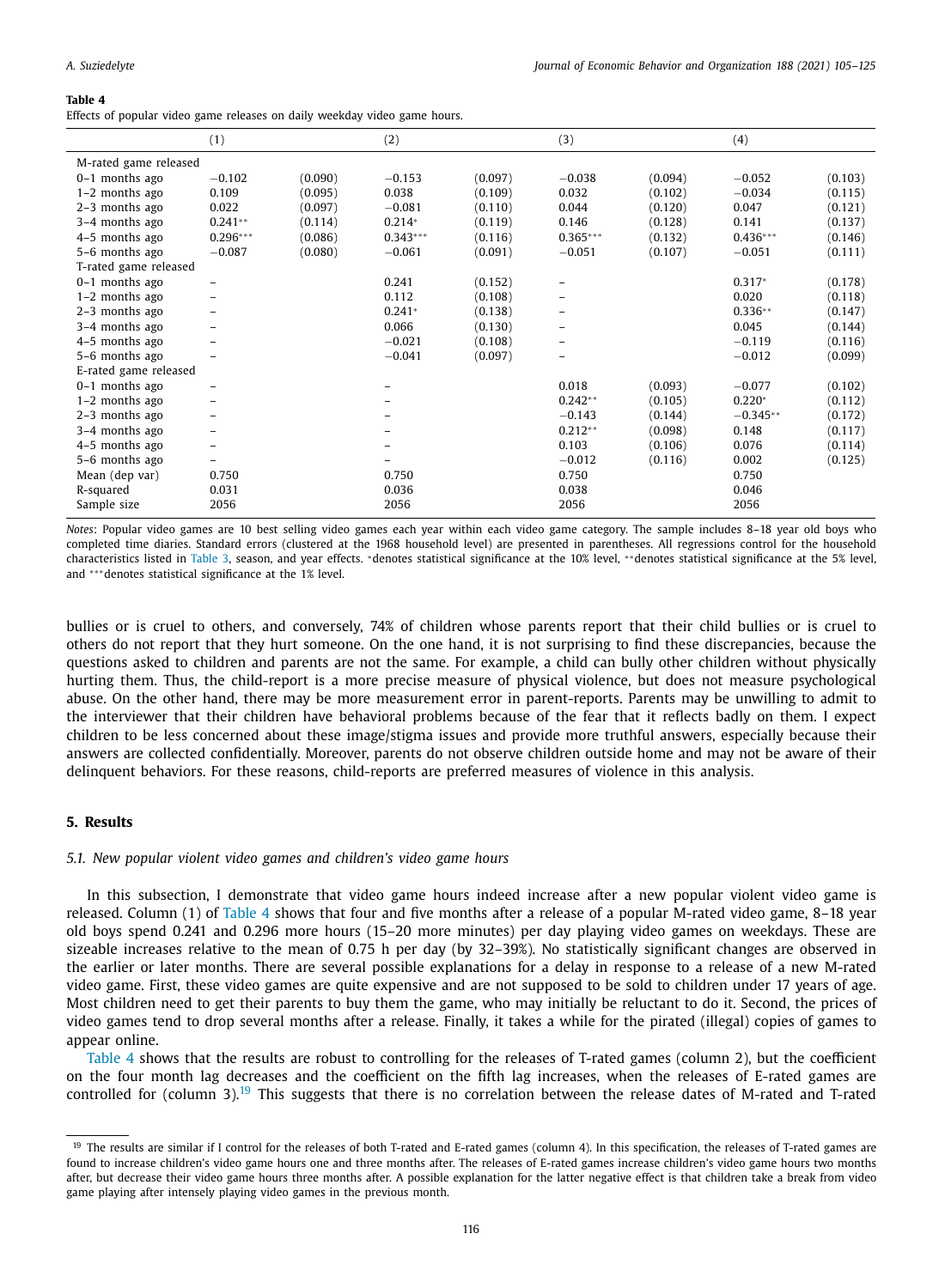Effects of popular M-rated video game releases on daily weekday video game hours: heterogeneity.

|                       | Girls    | <b>Boys</b> |               |                |            |                |            |            |
|-----------------------|----------|-------------|---------------|----------------|------------|----------------|------------|------------|
|                       |          | Age         |               | Plays VGs      |            | Diary: child   |            |            |
|                       | All      | $< 12$ yrs  | $\geq$ 12 yrs | N <sub>0</sub> | Yes        | N <sub>0</sub> | Yes        | All        |
|                       | (1)      | (2)         | (3)           | (4)            | (5)        | (6)            | (7)        | (8)        |
| M-rated game released |          |             |               |                |            |                |            |            |
| $0-1$ months ago      | $-0.011$ | $-0.098$    | $-0.138$      | $-0.306***$    | $-0.031$   | $-0.109$       | $-0.164$   | $-0.063$   |
|                       | (0.041)  | (0.121)     | (0.124)       | (0.114)        | (0.105)    | (0.108)        | (0.131)    | (0.087)    |
| $1-2$ months ago      | 0.044    | 0.019       | 0.135         | $-0.050$       | 0.144      | $-0.034$       | $0.225*$   | 0.130      |
|                       | (0.040)  | (0.139)     | (0.118)       | (0.099)        | (0.109)    | (0.124)        | (0.117)    | (0.098)    |
| $2-3$ months ago      | 0.059    | 0.113       | 0.014         | 0.099          | $-0.014$   | 0.179          | $-0.057$   | 0.060      |
|                       | (0.044)  | (0.136)     | (0.126)       | (0.084)        | (0.114)    | (0.147)        | (0.124)    | (0.103)    |
| 3-4 months ago        | 0.015    | 0.001       | $0.354**$     | 0.010          | $0.271**$  | 0.092          | $0.263*$   | $0.285**$  |
|                       | (0.048)  | (0.125)     | (0.160)       | (0.115)        | (0.136)    | (0.165)        | (0.156)    | (0.118)    |
| 4-5 months ago        | 0.036    | 0.194       | $0.331***$    | $-0.098$       | $0.380***$ | 0.015          | $0.350***$ | $0.279***$ |
|                       | (0.037)  | (0.127)     | (0.112)       | (0.086)        | (0.098)    | (0.114)        | (0.114)    | (0.086)    |
| 5-6 months ago        | 0.013    | $-0.012$    | $-0.121$      | 0.006          | $-0.083$   | 0.146          | $-0.083$   | $-0.068$   |
|                       | (0.046)  | (0.107)     | (0.103)       | (0.098)        | (0.092)    | (0.127)        | (0.098)    | (0.082)    |
| In $0-1$ months       |          |             |               |                |            |                |            | 0.121      |
|                       |          |             |               |                |            |                |            | (0.093)    |
| Mean (dep var)        | 0.179    | 0.585       | 0.835         | 0.194          | 0.832      | 0.567          | 0.827      | 0.750      |
| R-squared             | 0.013    | 0.049       | 0.032         | 0.164          | 0.037      | 0.049          | 0.036      | 0.032      |
| Sample size           | 2002     | 683         | 1368          | 224            | 1753       | 637            | 1378       | 2056       |

*Notes*: Popular M-rated video games are 10 best selling video games each year within M-rated category. The sample includes children aged 8–18 years old who completed time diaries. Standard errors (clustered at the 1968 household level) are presented in parentheses. All regressions control for the child and household characteristics listed in Table 3, season, and year effects. \*denotes statistical significance at the 10% level, \*\*denotes statistical significance at the 5% level, and ∗∗∗denotes statistical significance at the 1% level.

games, but the releases of M-rated and E-rated games are correlated. I will, therefore, check the robustness of the results to controlling for the significant lags of E-rated (and T-rated) game releases.

The relationship between weekend video game hours and M-rated video game releases is weaker, as shown in Online Appendix Table A.1. Although the coefficients on M-rated video game releases are of similar sizes as in the regressions of weekday video game hours, they are less precisely estimated. For this reason, in the following analyses I will use weekday video game hours.

Table 5 presents the results of regressions that may be considered as placebo tests. In particular, I check whether the response to popular violent video game releases is smaller in the sub-groups that are less likely to be interested in these games: girls, younger boys, and boys who do not regularly play video games<sup>20</sup> The results presented in columns (1) to (5) show that this is, indeed, the case. M-rated video game releases do not have any effects on video game hours of girls. Among boys, the increase in weekday video game hours is driven by older boys and regular video game players. In columns (6) and (7), the sample is split by whether the child participated in the completion of the time diary. It is expected that video game hours are measured more accurately, if the child either completed the diary himself or helped the parent to do that. In turn, the effects of video game releases should be larger and more statistically significant in the latter sub-sample of boys. The results support this conjecture. It should be noted, however, that older boys are more likely to participate in time diary completion, thus these results are somewhat confounded with age effects. Finally, in column (7), I add a one month lead of popular violent video game release and find that it is not statistically significant.<sup>21</sup>

#### *5.2. Violent video games and children's violent behavior*

I now turn to the effects of new violent video games on violent behavior among 8–18 year old boys. As explained in Section 3, child and parent reported violence measures are regressed on average predicted daily video game hours in the past six months<sup>22</sup> For the prediction of video game hours, I use the two significant lags (fourth and fifth) of M-rated game releases.<sup>23</sup> To check whether there is sufficient identifying variation in children's predicted video game hours, I regress their predicted hours on the control variables and in Fig. 2 plot the distribution of the residuals of this regression. Fig. 2 shows that predicted video game hours do vary across children when the control variables are held fixed, but not very widely.

 $20$  Regular video game players are boys who play video game at least once a week as self-reported in the Child questionnaire. They constitute a majority of all boys (89%).

 $21$  The coefficient on the lead does not necessarily need to be equal to zero, as children may play more (or less) video games in anticipation of a release of a new game. For example, the demand for earlier titles (versions) of a game often increases before a new version is released.

<sup>&</sup>lt;sup>22</sup> Specifically, in the regressions of child (parent) reported violence, children's video game hours are predicted and averaged over the six months before child (PCG) questionnaire date.

<sup>&</sup>lt;sup>23</sup> Omitting the other lags does not affect the coefficient on the fourth and fifth lags: they equal 0.252 (0.102) and 0.271 (0.073), respectively.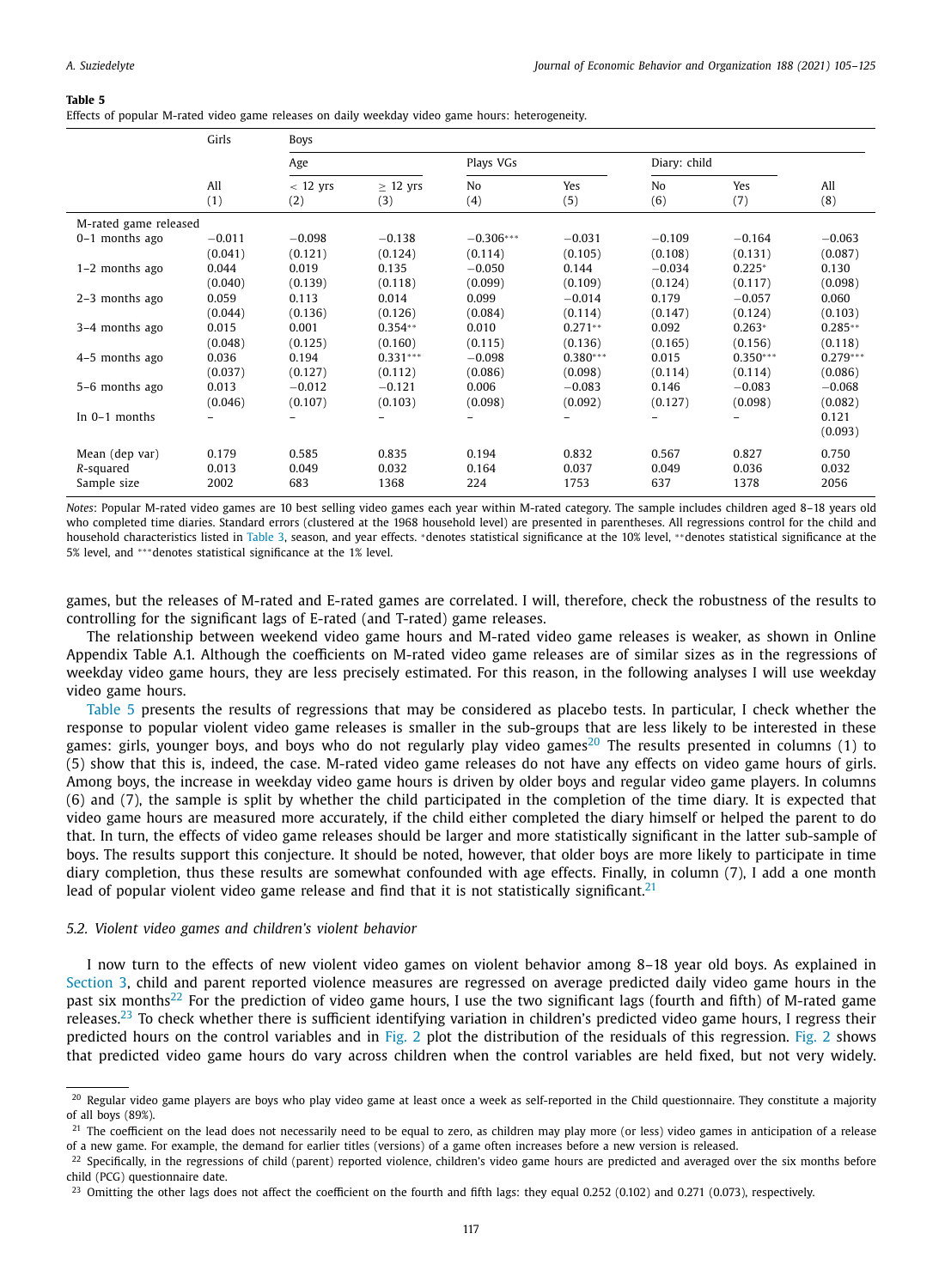

**Fig. 2.** Histogram of predicted video game hours' residuals. *Notes*: The sample consists of 3111 8–18 year old boys. The figure presents the distribution of the residuals of a regression of predicted video game hours on the control variables listed in Table 3 as well as season and year effects.

Effects of predicted daily weekday video game hours on violence: sensitivity to the number of bootstrap replications.

|                         | Aggression against others |               | Destructive behavior |               |
|-------------------------|---------------------------|---------------|----------------------|---------------|
|                         | Child-report              | Parent-report | Child-report         | Parent-report |
| Coefficient             | $-0.178$                  | $-0.031$      | $-0.106$             | 0.156         |
| S.E.: 500 replications  | (0.115)                   | (0.112)       | (0.103)              | $(0.094)^*$   |
| S.E.: 1000 replications | (0.113)                   | (0.112)       | (0.103)              | (0.095)       |
| S.E.: 1500 replications | (0.114)                   | (0.110)       | (0.104)              | $(0.095)*$    |
| S.E.: 2000 replications | (0.114)                   | (0.110)       | (0.104)              | (0.095)       |
| S.E.: 2500 replications | (0.114)                   | (0.110)       | (0.105)              | (0.096)       |
| S.E.: 3000 replications | (0.115)                   | (0.110)       | (0.105)              | (0.096)       |
| S.E.: 3500 replications | (0.116)                   | (0.109)       | (0.105)              | (0.096)       |
| S.E.: 4000 replications | (0.117)                   | (0.109)       | (0.105)              | (0.096)       |
| S.E.: 4500 replications | (0.116)                   | (0.110)       | (0.105)              | (0.096)       |
| S.E.: 5000 replications | (0.117)                   | (0.109)       | (0.105)              | (0.096)       |
| Mean (dep var)          | 0.182                     | 0.155         | 0.127                | 0.105         |
| Sample size             | 1586                      | 3111          | 1586                 | 3111          |

*Notes*: Standard errors are calculated using bootstrap and clustered at the 1968 household level. In columns (1) and (3), the sample consists of 12–18 year old boys. In columns (2) and (4), the sample consists of 8–18 year old boys. All regressions control for the child and household characteristics listed in Table 3, season, and year effects. \*denotes statistical significance at the 10% level, \*\*denotes statistical significance at the 5% level, and \*\*\*denotes statistical significance at the 1% level.

The standard variation of the residuals is equal 0.057 h and the minimum and maximum values are −0.165 and 0.148, respectively.

Table 6 presents the estimated effects of the ordinary least squares (OLS) regressions of violence on predicted video game hours as well as standard errors calculated using 500–5000 bootstrap replications (allowing for clustering at the 1968 household level). The standard errors stabilize after 3500 replications in all regressions. Therefore, the rest of the tables present standard errors calculated using 3500 replications. Given that all dependent variables are binary, I also have estimated probit models. The average partial effects based on the probit models are very similar to the coefficient estimates of the linear probability models, as shown in Online Appendix Table A.2. For this reason, the rest of the violence regressions are estimated using the OLS.

Table 6 shows that a one-hour increase in video game playing (due to popular violent game releases) is estimated to decrease the probability of seriously hurting someone by 17.8 percentage points, as reported by children. This effect is not statistically significant at conventional levels (*p*-value = 0.124), but increases by more than 1.1 percentage points can be ruled out with 90% confidence. No statistically significant effect is found on bullying, as reported by parents. Turning to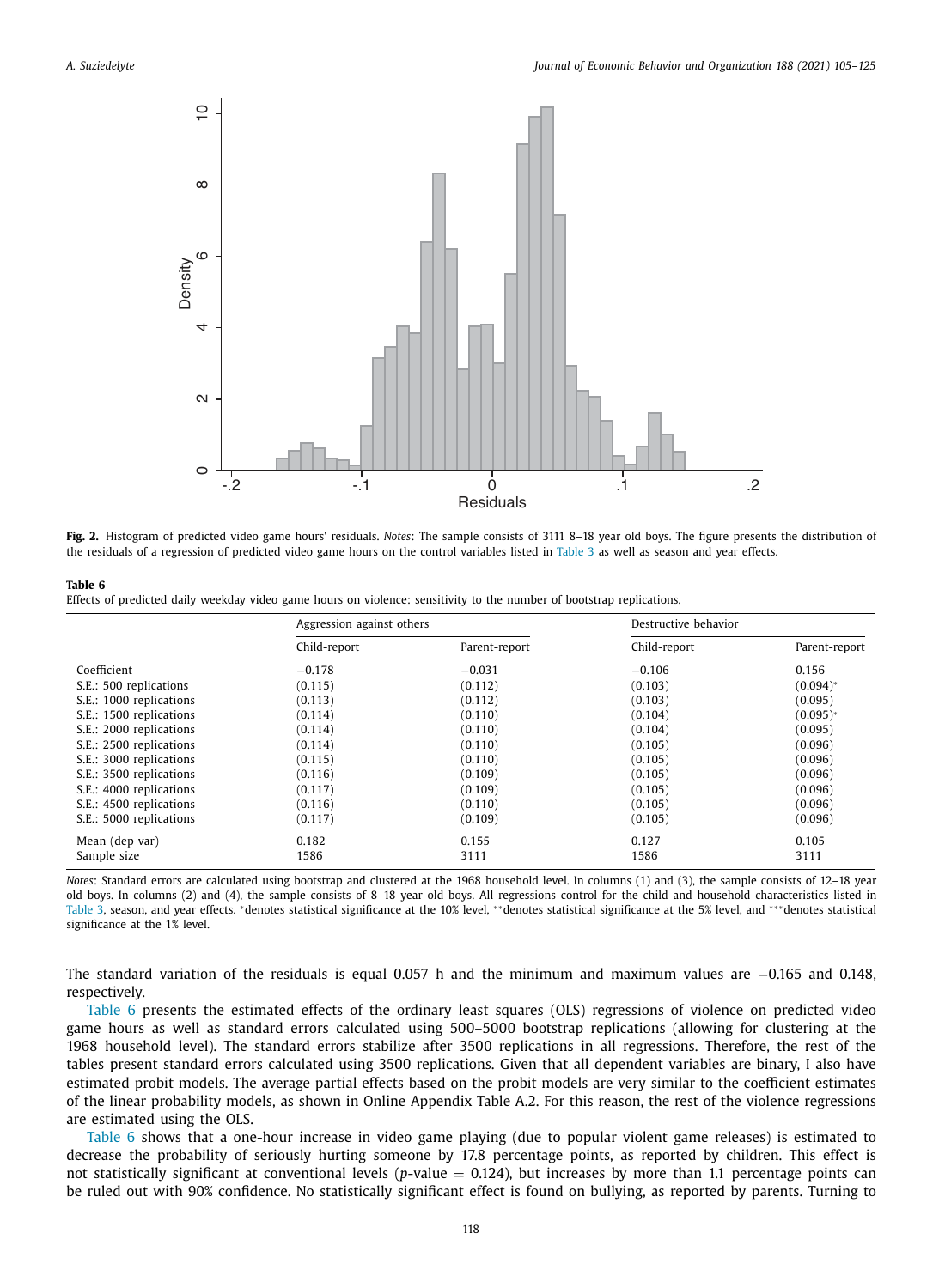Effects of predicted daily weekday video game hours on violence: heterogeneity.

|                                        | Aggression against others |                      | Destructive behavior |                      |
|----------------------------------------|---------------------------|----------------------|----------------------|----------------------|
|                                        | Child-report<br>(1)       | Parent-report<br>(2) | Child-report<br>(3)  | Parent-report<br>(4) |
| A. Child and household characteristics |                           |                      |                      |                      |
| Reading skills $\leq$ median           | $-0.151$                  | $-0.221*$            | $-0.160$             | 0.169                |
|                                        | (0.139)                   | (0.122)              | (0.119)              | (0.103)              |
| Reading skills $>$ median              | $-0.340$                  | $-0.275$             | $-0.048$             | 0.103                |
|                                        | (0.232)                   | (0.266)              | (0.215)              | (0.211)              |
| PCG education $<$ 12 years             | $-0.047$                  | 0.026                | $-0.104$             | $0.208**$            |
|                                        | (0.153)                   | (0.121)              | (0.129)              | (0.098)              |
| PCG education $> 12$ years             | $-0.260$                  | $-0.243$             | $-0.046$             | 0.028                |
|                                        | (0.164)                   | (0.204)              | (0.131)              | (0.170)              |
| HH equivalized income $\leq$ median    | $-0.111$                  | 0.052                | $-0.015$             | 0.163                |
|                                        | (0.157)                   | (0.124)              | (0.140)              | (0.108)              |
| HH equivalized income $>$ median       | $-0.399$                  | $-0.046$             | $-0.018$             | 0.097                |
|                                        | (0.301)                   | (0.298)              | (0.271)              | (0.243)              |
| B. Type of violence                    |                           |                      |                      |                      |
| Non-realistic violence                 | $-0.759**$                | $-0.059$             | $-0.102$             | 0.541                |
|                                        | (0.383)                   | (0.532)              | (0.350)              | (0.437)              |
| Realistic violence                     | $-0.158$                  | 0.031                | $-0.053$             | 0.234                |
|                                        | (0.209)                   | (0.162)              | (0.178)              | (0.149)              |
| C. CDS wave                            |                           |                      |                      |                      |
| CDS 2002 and 2007                      | $-0.305*$                 | $-0.011$             | $-0.146$             | $0.255**$            |
|                                        | (0.158)                   | (0.155)              | (0.136)              | (0.124)              |
| CDS 2014                               | $-0.039$                  | $0.299**$            | 0.188                | 0.145                |
|                                        | (0.116)                   | (0.145)              | (0.123)              | (0.151)              |

*Notes*: Each estimate comes from a separate regression model. Standard errors (presented in parentheses) are calculated using bootstrap with 3500 replications and clustered at the 1968 household level. In columns (1) and (3), the sample consists of 12–18 year old boys. In columns (2) and (4), the sample consists of 8–18 year old boys. All regressions control for the child and household characteristics listed in Table 3, season, and year effects. <sup>∗</sup>denotes statistical significance at the 10% level, \*\*denotes statistical significance at the 5% level, and \*\*\*denotes statistical significance at the 1% level.

destructive behavior, an increase in video game hours following a release of a violent video game is not found to significantly affect the probabilities of damaging school property and breaking things on purpose (as reported by children and parents, respectively). The latter probability is estimated to increase by 15.6 percentage points, but *p*-value equals 0.104.

The estimates reported in Table 6 may seem large, but an additional hour of video game playing per day corresponds to a 135% increase relative to the mean. Recall that among 8–18 year old boys a release of a new video game is found to increase video games hours only by 0.241 and 0.296 four and five months after the release, respectively (see Table 4). Among 12–18 year old boys, the corresponding figures are 0.354 and 0.331 (see Table 5). Based on back-of-the-envelope calculations, a release of a popular violent game decreases child reported aggression by 6.3 and 5.9 percentage points and increases parent reported destructive behavior by 3.8 and 4.6 percentage points four and five months after.<sup>24</sup> These are still sizeable effects relative to the means of violence variables (corresponding to 32–35% decrease in child reported aggression and 36–44% increase parent reported destructive behavior), although they should be used with caution given the low precision of the estimates.

#### *5.2.1. Heterogeneity*

The statistically insignificant effects of violent video games on violence in the full sample may mask significant positive or negative effects in subsamples of 8–18 year old boys. In Panel A of Table 7, I present the estimates of violence regressions by the child's cognitive (reading) skills<sup>25</sup> and the socioeconomic status (SES) of the family, as measured by primary caregiver's education and family's income. There are two reasons we may see variation in the effects of violent video games by these characteristics. First, the effects of predicted video game hours on violence may be identified more precisely in the subsamples where the response of children's video game hours to the releases of popular M-rated games is stronger. Online Appendix Table A.3 shows that these are children with lower cognitive skills and children from lower SES families.<sup>26</sup> Second, the direct effect of violent video games on violence itself may vary by child's cognitive skills and family's SES. Children with better cognitive skills may better able to control any aggressive emotions and thoughts caused by violent video games. The

<sup>&</sup>lt;sup>24</sup> These calculations are made by multiplying the effects of predicted video game hours on violence from Table 6 by the effects of video game releases on video game hours from Tables 4 and 5.

<sup>&</sup>lt;sup>25</sup> As a measure of cognitive skills I use the scores of two reading tests administered during the child interview (Letter Word to test children's basic reading skills and Passage Comprehension to test more advanced skills), because reading skills are unlikely to be affected by video game playing. Principal component factor analysis is performed to create one standardized index of reading skills.

 $^{26}$  Children with higher cognitive skills and academic ability may be less interested in violent video games. Higher SES may be correlated with higher parental awareness about the content and perceived harm of violent video games and monitoring of children's activities.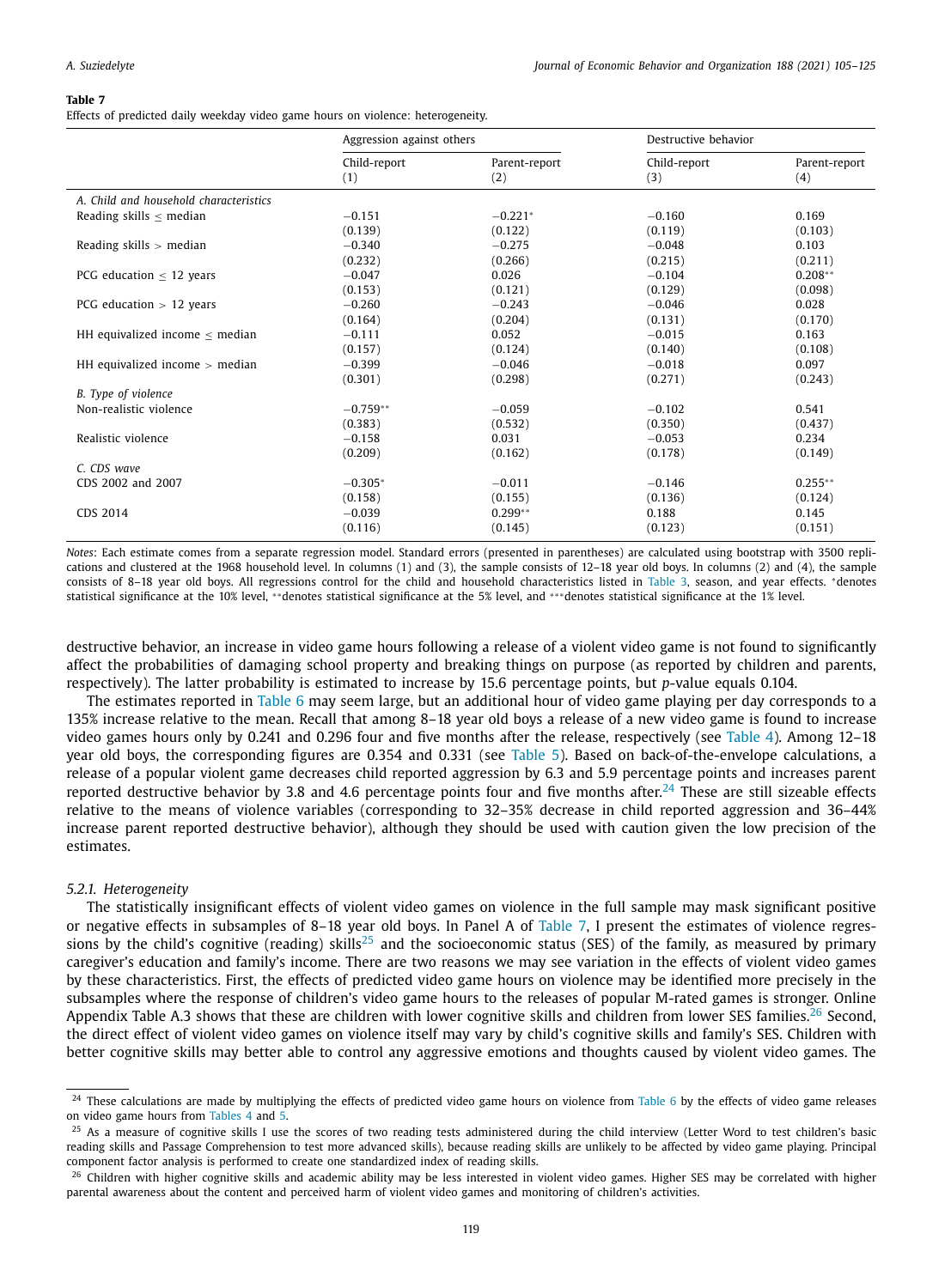family's SES may be correlated with parenting style, which in turn may affect children's reactivity. The substitution effect may also vary: for boys with low cognitive skills and boys from low SES families video game playing is more likely to replace violence related activities. The latter two pathways (direct and substitution) work in different directions. The results discussed below suggest that the differences in the direct effect dominate the differences in the substitution effect.

Panel A of Table 7 shows that violent video games reduce child reported violence to a larger extent among boys with *higher* cognitive skills and SES (as measured by primary caregiver's education). In these subsamples, the effects of predicted video game hours are large (−34.0 ppt for boys with higher than median reading skills and −26.0 ppt for boys of parents with more than 12 years of education), but not statistically significant (*p*-values equal 0.144 and 0.113). The effect of violent video games on parent reported destructive behavior, on the other hand, is larger among children with *lower* cognitive skills and SES, although it is statistically significant only among lower SES children. Predicted video game hours are found to increase parent reported destructive behavior by 16.9 ppt and 20.8 ppt among children with lower reading skills and less educated parents, respectively; the corresponding *p*-values are 0.101 and 0.034.

In panel B of Table 7, I look separately at the effects of realistic and non-realistic violent video games. It is expected that children would be more negatively affected by realistic violence. There may be differences in selection and substitution effects too: children who are attracted to video games with realistic violence may be more innately violent and more likely to engage in activities resulting in violence if they did not play video games.<sup>27</sup> I find that non-realistic violent video games substantially (by 75.9 ppt) reduce child reported aggression against others (statistically significantly at 5%), whereas the estimated effect of realistic violent video games is much smaller in magnitude (−0.158 ppt) and statistically insignificant. According to the point estimates, non-realistic violent video games also have a larger effect on parent reported destructive behavior than realistic video games, but neither effect is statistically significant.

I also estimate the regressions of parent and child reported violent behavior separately for waves 2–3 and wave 4, as the prevalence of child reported violence is substantially smaller in wave 4.<sup>28</sup> Furthermore, the recently released games differ from the games released in a decade ago in terms of the quality of their graphics (Stransky, 2018) and networking capabilities (Plante, 2016). The better quality games may leave more impression on children, and violence in video games may also have more impact on children if they play against other real people. The results, presented in Panel C of Table 7, suggest that the baseline results are driven by waves 2 and 3. In 2002 and 2007, violent video games are found to statistically significantly (by 30.5 ppt) reduce child reported aggression, whereas in 2014 the effect is small and statistically insignificant. Violent video games are also found to increase parent reported aggression against others in 2014 (by 29.9 ppt, significant at 5%), but not in 2002 and 2007. These differences are consistent with changes in violent video games over time, discussed above. On the other hand, the effect of violent video games on parent reported destructive behavior is larger (25.5 ppt versus 14.5 ppt) and only statistically significant in 2002 and 2007. The insignificant effects in 2014 may also be explained by smaller sample sizes, especially in the estimations of the effects on child reported violence.

It should be noted that none of the differences in violent video game effects across subsamples, types of games, and waves are statistically significant due to large standard errors; therefore, the conclusions about the heterogeneity in violent video game effects are tentative.

#### *5.2.2. Sensitivity analysis*

In this subsection, I first check sensitivity of the results to the exclusion of children whose video game hours are less affected by violent video releases: children under 12 years of age, $^{29}$  children who do not play video games regularly, and children who were not involved in the completion of the time diary. The results are presented in panels B to D of Table 8, and panel A repeats the baseline results. Excluding younger children makes the estimated effect of violent video games on destructive behavior somewhat larger (20.2 percentage points) and more precise (significant at 5%). The estimated effect on parent reported aggression against others remains negative and statistically insignificant. Most of the results are not affected by the exclusion of irregular video game players or children who did not participate in time diary completion. However, the estimated effect of predicted video game hours on parent-reported destructive behavior becomes larger (20.6 percentage points) and statistically significant at the 5% significance level.

As a second sensitivity check, I control for the releases of T-rated and E-rated video games.<sup>30</sup> Table 4 suggests that there may be correlation between M-rated and E-rated game releases, which may confound the effects of violent and non-violent video games. Panel A of Table 9 shows that this is not a major concern. Controlling for E-rated and T-rated game releases reduces the magnitude of the coefficients on predicted video game hours, but only somewhat. For example, the estimated

<sup>&</sup>lt;sup>27</sup> Online Appendix Table A.4 presents the estimates of the regressions of video game hours on realistic and non-realist violent video game releases. Columns (1) and (2) show that both realistic and non-realist violent video game releases increase video game hours, although realistic violent video game releases increase video game hours to a larger extent. In the final prediction model, I include the lags that remain significant when both realistic and non-realistic violent game releases are included (column 3): fourth lag of non-realistic violent game releases (not significant at the conventional levels, but p-value(0.101) is close to 0.1), and fifth and sixth lag of realistic violent game releases. In the estimation the effect of non-realistic video games I hold the releases of realistic violent games constant when predicting children's video game hours, and vice versa.

<sup>&</sup>lt;sup>28</sup> Online Appendix Table A.5 shows that boys' video game hours respond positively to popular M-rated game releases four and/or five months ago in all the waves (not statistically significantly in wave 3).

<sup>&</sup>lt;sup>29</sup> This only affects parent reported behavior, as no child reported measures of violence are available for children under 12 years of age.

<sup>&</sup>lt;sup>30</sup> Only significant lags of T- and E-rated video game releases are included in the regressions, which are the first and third lags of T-rated game releases and the second and fourth lags of E-rated game releases.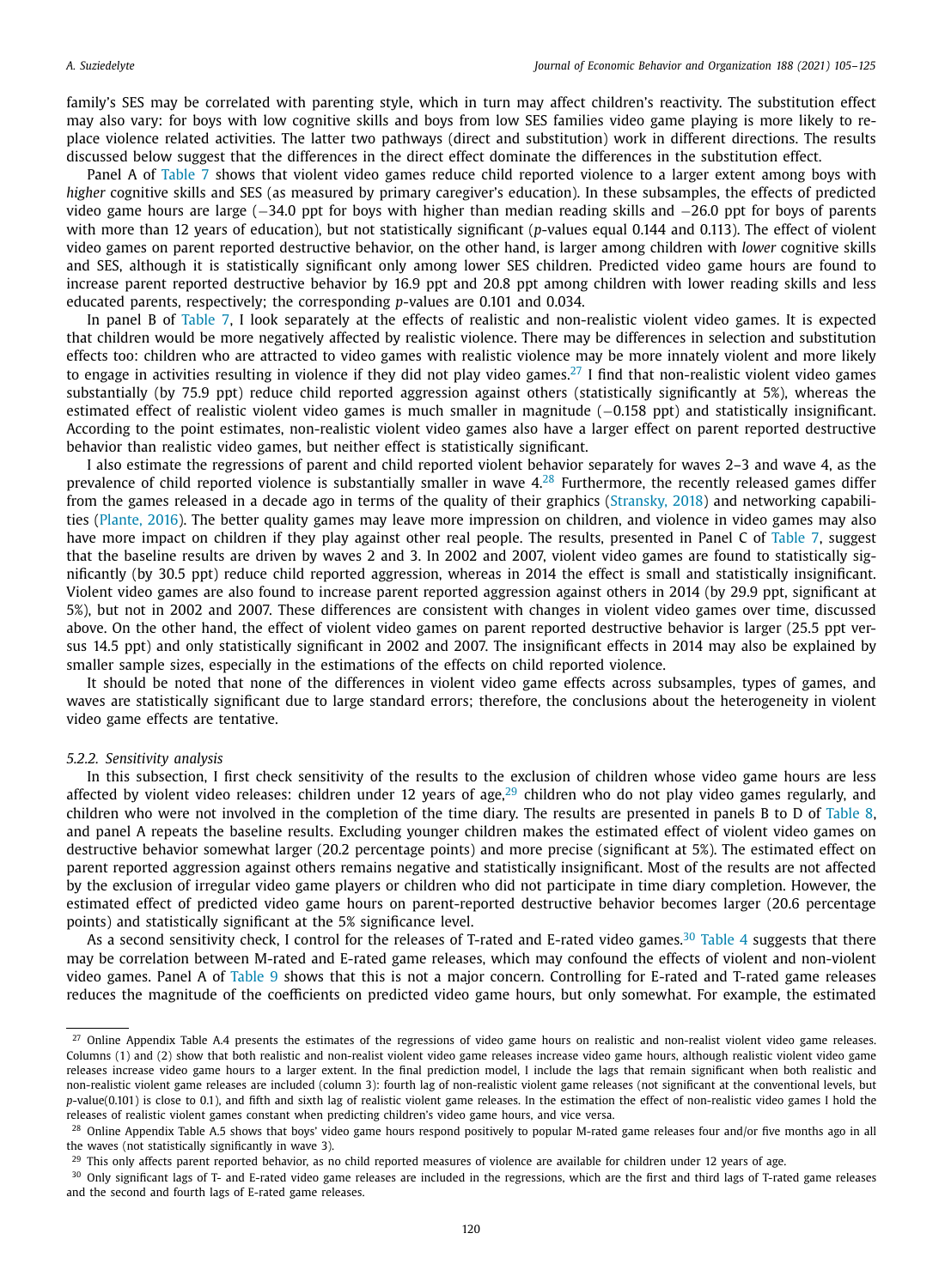Effects of predicted daily weekday video game hours on violence: sensitivity analysis.

|                                          | Aggression against others |                      | Destructive behavior |                      |
|------------------------------------------|---------------------------|----------------------|----------------------|----------------------|
|                                          | Child-report<br>(1)       | Parent-report<br>(2) | Child-report<br>(3)  | Parent-report<br>(4) |
| A. Baseline                              |                           |                      |                      |                      |
| Predicted daily VG hrs                   | $-0.178$                  | $-0.031$             | $-0.106$             | 0.156                |
|                                          | (0.116)                   | (0.109)              | (0.105)              | (0.096)              |
| B. 12-18 year old children               |                           |                      |                      |                      |
| Predicted daily VG hrs                   | $-0.178$                  | $-0.095$             | $-0.106$             | $0.202**$            |
|                                          | (0.116)                   | (0.103)              | (0.105)              | (0.087)              |
| C. Regular video game players            |                           |                      |                      |                      |
| Predicted daily VG hrs                   | $-0.151$                  | $-0.131$             | $-0.063$             | 0.147                |
|                                          | (0.121)                   | (0.115)              | (0.109)              | (0.092)              |
| D. Children involved in diary completion |                           |                      |                      |                      |
| Predicted daily VG hrs                   | $-0.157$                  | $-0.026$             | $-0.093$             | $0.206**$            |
|                                          | (0.127)                   | (0.096)              | (0.114)              | (0.081)              |

*Notes*: Each estimate comes from a separate regression model. Standard errors are calculated using bootstrap with 3500 replications and clustered at the 1968 household level. In column (1) and (3), the sample consists of 12–18 year old boys. In columns (2) and (4), the sample consists of 8–18 year old boys. All regressions control for the child and household characteristics listed in Table 3, season, and year effects. <sup>∗</sup>denotes statistical significance at the 10% level, ∗ ∗denotes statistical significance at the 5% level, and ∗∗∗denotes statistical significance at the 1% level.

#### **Table 9**

Effects of predicted daily weekday video game hours on violence: M-rated versus T-rated and E-rated games.

|                                                       | Aggression against others |                      | Destructive behavior |                      |  |  |  |
|-------------------------------------------------------|---------------------------|----------------------|----------------------|----------------------|--|--|--|
|                                                       | Child-report<br>(1)       | Parent-report<br>(2) | Child-report<br>(3)  | Parent-report<br>(4) |  |  |  |
| A. M-rated games controlling for E- and T-rated games |                           |                      |                      |                      |  |  |  |
| Predicted daily VG hrs                                | $-0.133$                  | $-0.021$             | $-0.082$             | 0.123                |  |  |  |
|                                                       | (0.091)                   | (0.087)              | (0.082)              | (0.077)              |  |  |  |
| B. T-rated games controlling for E- and M-rated games |                           |                      |                      |                      |  |  |  |
| Predicted daily VG hrs                                | $-0.372*$                 | $-0.008$             | 0.270                | 0.008                |  |  |  |
|                                                       | (0.207)                   | (0.213)              | (0.194)              | (0.188)              |  |  |  |
| C. E-rated games controlling for T- and M-rated games |                           |                      |                      |                      |  |  |  |
| Predicted daily VG hrs                                | $-0.228$                  | $-0.143$             | $-0.023$             | $-0.025$             |  |  |  |
|                                                       | (0.292)                   | (0.185)              | (0.237)              | (0.146)              |  |  |  |

*Notes*: Each estimate comes from a separate regression model. Standard errors (presented in parentheses) are calculated using bootstrap with 3500 replications and clustered at the 1968 household level. In column (1) and (3), the sample consists of 12–18 year old boys. In columns (2) and (4), the sample consists of 8–18 year old boys. All regressions control for the child and household characteristics listed in Table 3, season, and year effects. <sup>∗</sup>denotes statistical significance at the 10% level, \*\*denotes statistical significance at the 5% level, and \*\*\*denotes statistical significance at the 1% level.

effect of violent video game playing on child reported aggression against others changes from −17.8ppt to −13.3 ppt (*p*-value increases from 0.124 to 0.147) and the effect on parent reported destructive behavior from 0.156 to 0.123 (*p*-value increases only slightly from 0.104 to 0.109).

In panels B and C of Table 9, I also present the estimated effects of T-rated and E-rated video games on children's violent behavior (controlling for M-rated and E-rated or T-rated game releases, respectively). T-rated video games are found to reduce child reported aggression against other substantially (by 37.2 percentage points) and significantly (at 10%), more so than M-rated video games. T-rated games are not found to affect any other measures of violence significantly, including parent reported destructive behavior. The differences in the effects of M-rated and T-rated video games support the idea that the net effect of video games is a combination of direct, substitution, and selection effects. T-rated games include some violence, but not to the same extent as M-rated games, and therefore are expected to have smaller direct effect on violence. On the other hand, T-rated games contain features (such as fighting, battles, etc.) that may be attractive to children who tend to engage in violence-related activities; when they play video games they cannot engage in these activities which in turn reduces violence. E-rated games are not found to statistically significantly affect any of the violence measures. A possible explanation is that E-rated games are of no interest to children prone to violence; thus there is no substitution effect.

#### *5.2.3. Other behavioral problems*

In this subsection, I check whether violent video games have impact on any of the other behavioral outcomes of children. Table 10 presents the estimated effects on parent reported externalizing and internalizing behavior problems, positive behaviors, other child reported delinquencies besides violence, and children's experiences of bullying. All the measures are standardized. Online Data Appendix B.5 provides details on the construction of these measures. Based on the point estimates presented in columns (1)–(3), children's externalizing and internalizing behaviors decrease and positive behaviors increase following the releases of popular M-rated games, as reported by parents (by -13.7%, -32.6%, and 53.6% of a standard devia-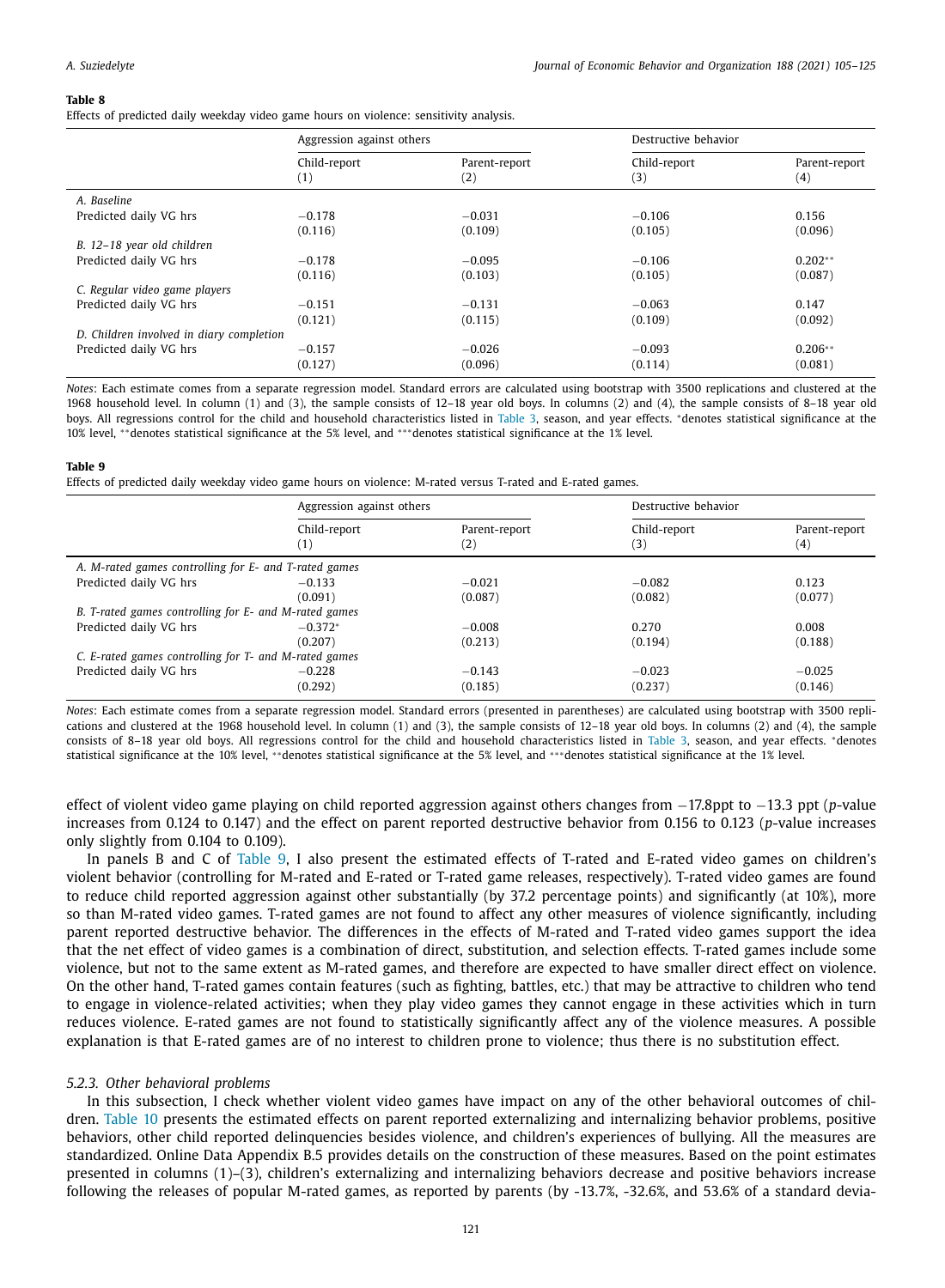Effects of predicted daily weekday video game hours on other behaviors.

|                        | Parent reported                | Child reported          |                    |                     |                 |
|------------------------|--------------------------------|-------------------------|--------------------|---------------------|-----------------|
|                        | <b>Externalizing behaviors</b> | Internalizing behaviors | Positive behaviors | Other delinquencies | <b>Bullying</b> |
|                        | 1)                             | $\left( 2\right)$       | (3)                | (4)                 | (5)             |
| Predicted daily VG hrs | $-0.137$                       | $-0.326$                | 0.536              | 0.125               | $-0.338$        |
|                        | (0.314)                        | (0.310)                 | (0.331)            | (0.279)             | (0.338)         |
| Mean (dep var)         | $-0.009$                       | 0.006                   | $-0.030$           | 0.004               | 0.000           |
| R-squared              | 0.049                          | 0.036                   | 0.037              | 0.064               | 0.019           |
| Sample size            | 3101                           | 3082                    | 2570               | 1518                | 2227            |

*Notes*: Each estimate comes from a separate regression model. Standard errors (presented in parentheses) are calculated using bootstrap with 3500 replications and clustered at the 1968 household level. In columns (1)-(3) and (5), the sample consists of 8-18 year old boys. In column (4), the sample consists of 12–18 year old boys. All dependent variables are standardized indices so that their means equal 0 and standard deviations equal 1. Aggression against others and destructive behavior are excluded from the externalizing behavior and delinquency indexes. All regressions control for the child and household characteristics listed in Table 3, season, and year effects. <sup>∗</sup>denotes statistical significance at the 10% level, ∗ ∗denotes statistical significance at the 5% level, and ∗∗∗denotes statistical significance at the 1% level.

tion, respectively), but none of these effects are statistically significant. In Online Appendix Table A.6, I investigate whether any of the specific externalizing, internalizing, and positive behaviors are significantly affected by violent video games. Most of the coefficients on internalizing and externalizing behaviors are negative, and most of the coefficients on positive behaviors are positive and a few are statistically significant. In particular, children are found to be less likely to "hang around with bad kids" following a release of a popular violent video game (by 22.8 percentage points). This finding suggests video game playing may indeed substitute for violence-related activities. According to parents, children are also less likely to be impulsive and more likely to be self-reliant (by 95.1% and 65.4% of a standard deviation, respectively). Although the latter positive changes in children's behavior may be related to video game playing, an alternative explanation is that children behave better after a new game is released in order to get their parents to buy them this game.

Columns (4) and (5) of Table 10 show no statistically significant effects of violent video games on child reported delinquency<sup>31</sup> and bullying indexes. To investigate further, I regress each delinquency and bullying measure on predicted video game hours. Online Appendix Table A.7 shows that the probabilities of the child being hit and having their things taken by other kids decrease when a child's video game hours increase by one hour (by 21.1 ppt and 15.4 ppt, respectively), but not statistically significantly at the conventional levels (*p*-values are 0.109 and 0.107, respectively). Modest size increases in these probabilities can be ruled out with the 90% confidence. These results are consistent with the main finding that children are not more likely to hurt other people following a release of a violent video game. Together they suggest that newly released violent video games do not contribute to conflicts between children.

#### *5.2.4. Substitution*

To complete the results section, I use the time diary data to investigate the importance of the substitution effect. I first regress the time spent on different activities on predicted video game hours to check what activities are displaced by an increase in video game playing following a release of a popular violent video game. The estimates of these regressions (for all 8–18 years old boys and for 12–18 years old boys for whom self-reports of violence are available) are presented in panel A of Table 11. They all are statistically significant at 1% (as are the rest of the estimates in this table). In both samples, an increase in the time spent playing video games comes at the cost of the time spent studying. A one-hour increase in video game playing per day decreases study time by 2.279 h and 1.284 h among all and older boys, respectively. Note that the reductions in study time exceed one hour; this is because the time spent on some activities in fact increases as boys spend more time playing video games. Some of these activities (Internet-related, television watching, and socializing with friends) may be complementary to video game playing. The largest increase is, however, in active leisure (by 1.2 h and 0.616 h per day among 8–18 and 12–18 year old boys, respectively), which may be explained by children reporting video game playing as other leisure activities, such as non-electronic games. $32$ 

In panel B of Table 11, I investigate whether children spend more or less time with other children following a release of a violent video game. According to the results presented in panel A, children spend more time socializing with friends as a main activity. Children may, however, interact with other children while doing other activities as well, in which case, socializing would be not recorded as a separate activity in the time diary. In the CDS time diaries, children are also asked who was participating in or was around during the activity. I use this information to construct the measures of the time spent with friends and siblings, which are then regressed on predicted video game hours. The time spent with friends is found to increase in both full sample (by 1.026 h/day) and the subsample of older boys (by 0.747 h/day). The time spent with siblings also increases overall (by 0.763 h/day), but not among older boys who spend slightly less time with their

<sup>&</sup>lt;sup>31</sup> Excluding hurting others and destroying school property.

 $32$  This implies that video game hours may be measured with error, which may explain low precision of the estimates of predicted video game hours on violence.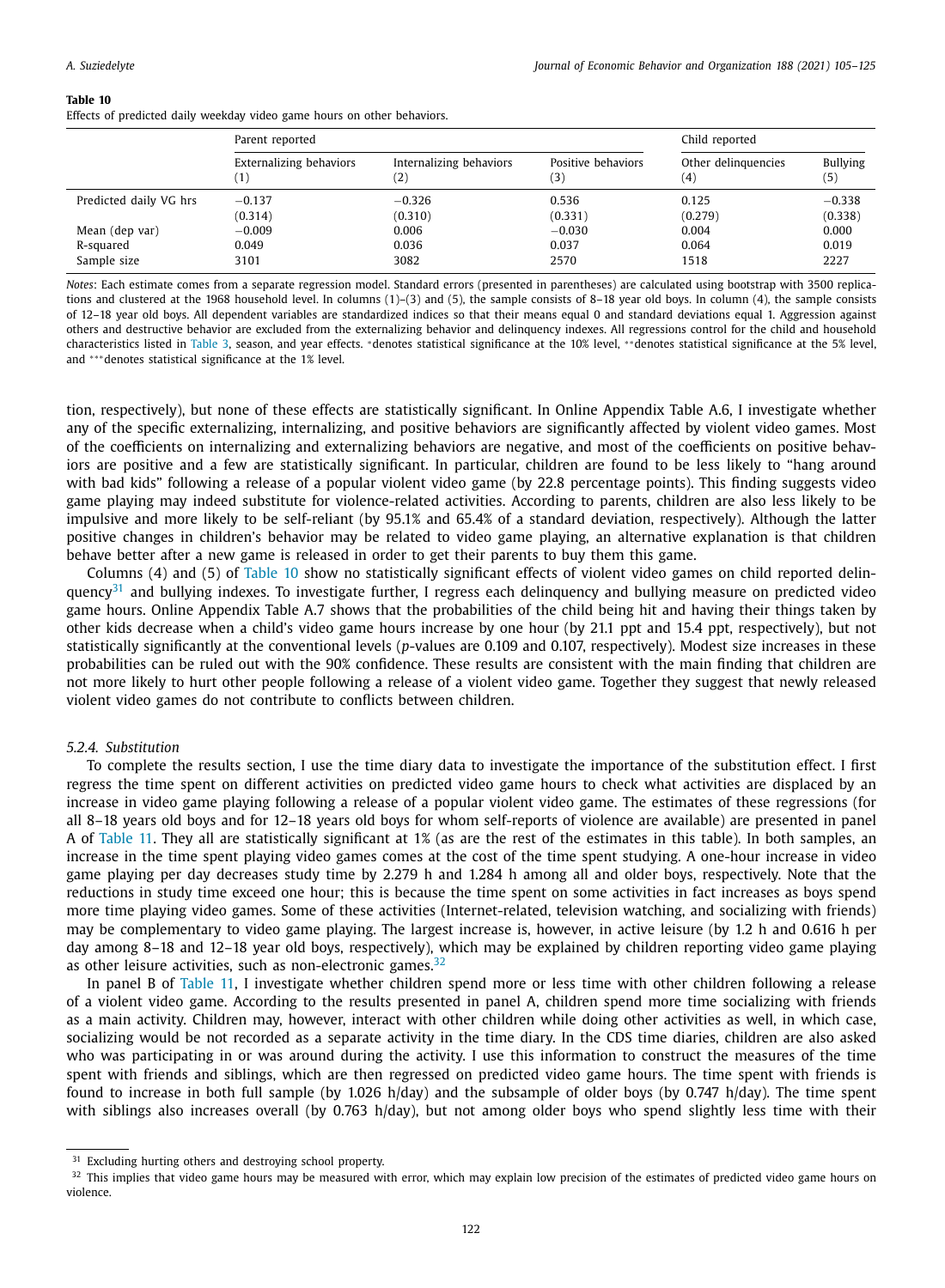Effects of predicted daily video game hours on time spent on other activities, with other people, and away from home.

|                               | All         |         | $\geq$ 12 yrs |         |
|-------------------------------|-------------|---------|---------------|---------|
|                               | (1)         |         | (2)           |         |
| A. Other activities           |             |         |               |         |
| Internet                      | $0.024***$  | (0.000) | $0.023***$    | (0.000) |
| Television                    | $0.005***$  | (0.001) | $-0.182***$   | (0.001) |
| Socializing w/ friends        | $0.228***$  | (0.000) | $0.099***$    | (0.000) |
| Active leisure                | $1.200***$  | (0.003) | $0.616***$    | (0.000) |
| Passive leisure               | $-0.075***$ | (0.001) | $-0.146***$   | (0.000) |
| Communication                 | $-0.137***$ | (0.002) | $-0.080***$   | (0.002) |
| Sleep                         | $-0.027***$ | (0.002) | $-0.197***$   | (0.001) |
| Studying                      | $-2.279***$ | (0.004) | $-1.284***$   | (0.002) |
| Other                         | $0.060***$  | (0.000) | $0.151***$    | (0.001) |
| B. With whom?                 |             |         |               |         |
| Friends participating/around  | $1.026***$  | (0.001) | $0.747***$    | (0.000) |
| Siblings participating/around | $0.763***$  | (0.004) | $-0.042***$   | (0.005) |
| C. Where?                     |             |         |               |         |
| Away from home                | $-1.251***$ | (0.000) | $-0.541***$   | (0.001) |
| Sample size                   | 2056        |         | 1097          |         |

*Notes*: Each estimate comes from a separate regression model. Standard errors (presented in parentheses) are calculated using bootstrap with 3500 replications and clustered at the 1968 household level. In column (1), the sample consists of 8–18 year old boys, and in column (2), the sample consists of 12–18 year old boys. All regressions control for the child and household characteristics listed in Table 3, season, and year effects. \*denotes statistical significance at the 10% level, ∗ ∗denotes statistical significance at the 5% level, and ∗∗∗denotes statistical significance at the 1% level.

siblings when a popular violent video game is released. One explanation for these findings is that children get together to play new video games.

It matters, however, not only with whom children spend time, but also where. Violent interactions between children are more likely to occur outside home environment. In the CDS time diaries, the location where each activity took place is recorded. I use this information to construct a measure of the time spent away from home and regress it on boys' predicted video game hours. The estimates of these regressions are presented in panel C of Table 11. They show that boys spend less time outside home after a release of a popular video game. As video game playing increases by an hour per day, the time spent outside home decreases by 1.251 h/day and and 0.541 h/day among 8–18 and 12–18 year old boys, respectively. These results imply that after a release of a popular violent video game, children substitute outside-home activities with video game playing, which is mainly home based activity. The substitution between video game playing and outside-home activities counteracts the direct effect of violent video games on violence and contributes to the finding of no increase in violence after violent video game releases.

#### **6. Conclusion**

This study examines the question of whether there is a relationship between violence in video games and violence in real-life. To answer this question, I analyze how the violent behavior of 8–18 year old boys is affected by the releases of new violent video games in the United States. The releases of most popular (10 best selling) M-rated video games each year are first used to predict video game hours for every child using data on video game sales and release dates, collected specifically for this study, as well as the PSID-CDS time diaries. It is found that a release of a new popular violent video game increases 8–18 year old boys' video game hours, but with a delay (by 0.241 and 0.296 h per day four and five months after the release). These results are driven by older boys and regular video game players. No effect on girls' video game hours are found.

In the main part of the analysis, parent and child reported measures of violence are regressed on children's predicted video game hours. Effects of violent video games on two types of violence are analyzed: aggression against other people and destructive behavior (breaking or damaging things). The key finding of the paper is that violent video games do not appear to contribute to violence against people. An increase in video game playing following a release of a popular violent video game is found to decrease the probability of hurting someone badly, as reported by children, although this effect is not statistically significant at the conventional levels. More importantly, we can rule out larger than modest (1.1 percentage point) increases in violence against others with 90% confidence. No statistically significant effects on the probability of being cruel or mean to others (as reported by parents) or destructive behavior are found. In some sub-samples of children (older and those who were involved in time diary completion), however, violent video game playing is found to increase destructive behavior (as reported by parents) statistically significantly.

Taken together, the findings of the analysis suggest that all three mechanisms discussed in Section 2.2 are important: (1) direct impact of violence in video games on real-life violence, (2) substitution between video game playing and other violence-related activities, (3) selection of violence-prone boys into the newly released violent video games. On the one hand, the increase in parent reported destructive behavior following a release of a popular video game in some subsamples of children indicates that violent video games may have a direct effect on aggression, which is consistent with the findings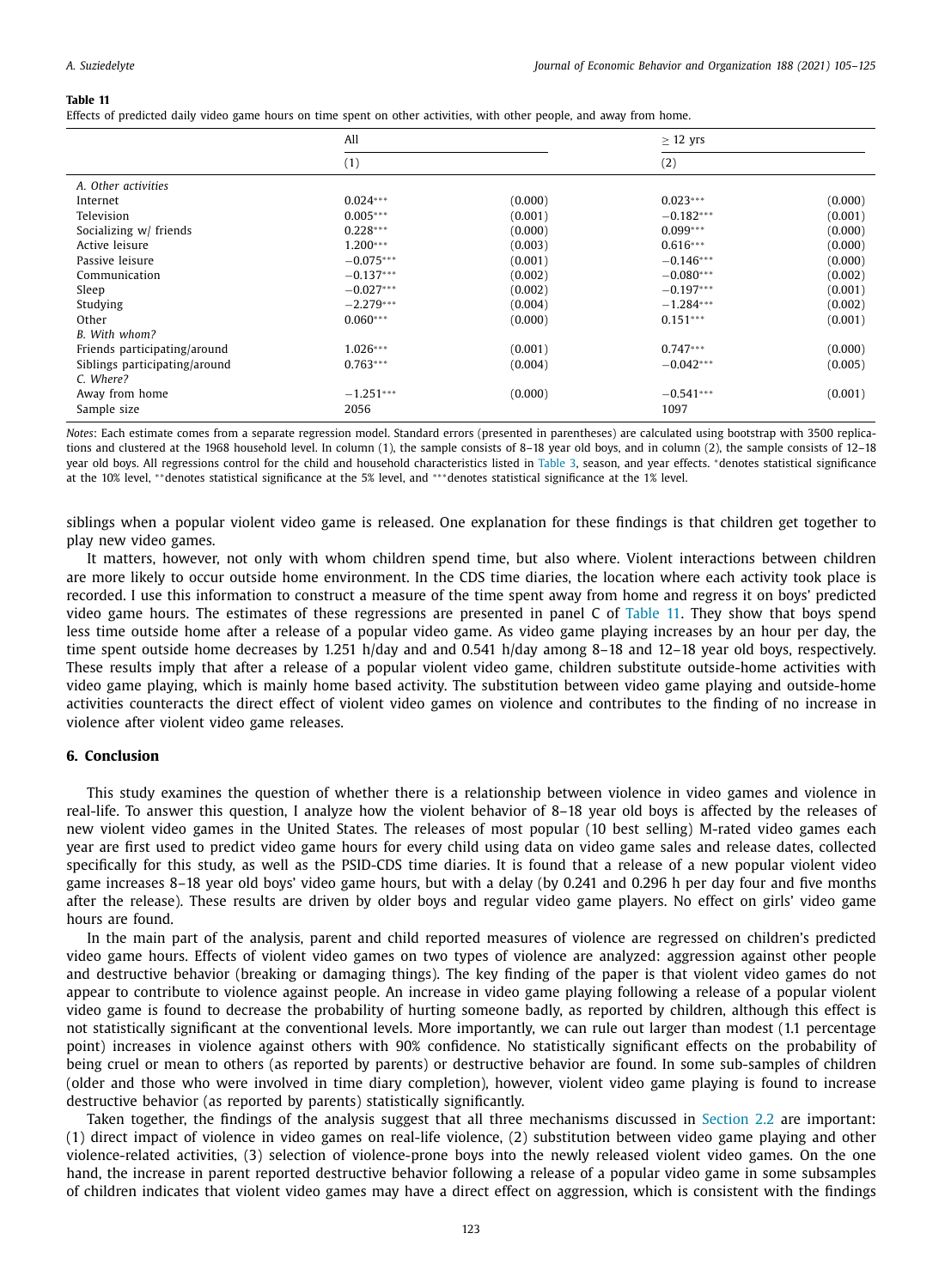of the laboratory experiments. Parent reported destructive behavior is the only measure of violence that is observed at home, where children are most likely to play video games. Thus, parents may observe that children's destructive tendencies increase immediately after playing a violent video game.<sup>33</sup> On the other hand, finding no increase in violence, despite the parent reported increase in destructive behavior, supports the existence of the substitution and selection effects. Any direct effect on violence is outweighed by the substitution away from violence-related activities and/or selection of violence-prone individuals into new popular violent video games.  $34$ 

The result that children spend more time at home after a release of popular violent video game further suggests that the substitution effect plays an important role in reducing violence. The opportunities for violence at home are fewer than outside home, as are opportunities to engage in activities that lead to violence, such as consumption of alcohol and drugs, and hanging around with other boys. Thus, incapacitation is an important channel. The importance of the substitution effect is also supported by the finding that children are less likely to hang around with bad kids according to their parents. The result that the increase in video game hours following a release of a violent video game is driven by children with lower cognitive ability and children from lower SES families suggests that there indeed is selection of violence-prone children into new violent video games. The prevalence of violence is higher among these children.

Overall, the results of this analysis provide limited support for the introduction of additional restrictions on violent video game sales. They show that, on average, restricting children's access to violent video games would not decrease the occurrence of violence against people. A more general point is that other costs and benefits of video games besides those related to violence need to be taken into account before imposing regulations of video game sales. For example, other studies find that there is little causal evidence that spending more time playing video games contributes to children's body weight (Suziedelyte, 2015b) and that video games increase children's problem-solving ability (Suziedelyte, 2015a). On the other hand, Ward (2018) finds that high school and college students spend less time attending classes and doing homework when video game sales increase. More high quality research on video games is needed before introducing any policies.

#### **Declaration of Competing Interest**

The authors declare that they have no known competing financial interests or personal relationships that could have appeared to influence the work reported in this paper.

#### **Supplementary material**

Supplementary material associated with this article can be found, in the online version, at 10.1016/j.jebo.2021.05.014

#### **References**

- Anderson, C.A., Bushman, B.J., 2001. Effects of violent video games on aggressive behavior, aggressive cognition, aggressive affect, physiological arousal, and prosocial behavior: a meta analytic review of the scientific literature. Psychol. Sci. 12 (5), 353–359.
- Barnes, R., 2011. Supreme Court strikes Calif. law banning sale of violent video games to minors. The Washington Post, <https://tinyurl.com/y7ykl9z7>, accessed on 3 November 2015.

Beekman, D., 2012. NRA blames video games like ndergarten killer for sandy hook elementary school slaughter. NY Daily News, <https://tinyurl.com/ ckfwrcd>, accessed on 16 October 2015.

Bensley, L., van Eenwyk, J., 2001. Video games and real-life aggression: review of the literature. J. Adolesc. Health 29 (4), 244–257.

Card, D., Dahl, G.B., 2011. Family violence and football: the effect of unexpected emotional cues on violent behavior. Q. J. Econ. 126 (1), 103-143. doi:10. 1093/qje/qjr001.

Carroll, A., 2012. It not the video games. The Incidental Economist, <https://tinyurl.com/ydxhjgms>, accessed on 16 October 2015.

Carskadon, M.A., Acebo, C., 1993. Parental reports of seasonal mood and behavior changes in children.. J. Am. Acad. Child Adolesc. Psychiatry 32 (2), 264– 269. doi:10.1097/00004583-199303000-00005.

Corman, H., Mocan, N., 2005. Carrots, sticks, and broken windows. J. Law Econ. 48, 235–266.

Cunningham, S., Engelstätter, B., Ward, M.R., 2016. Violent video games and violent crime. South. Econ. J. 8, 24.

Dahl, G., DellaVigna, S., 2009. Does movie violence increase violent crime? Q. J. Econ. 124 (2), 677–734.

DellaVigna, S., La Ferrara, E., 2015. Economic and social impacts of the media. NBER Working Paper, 21360.

Evans, W., Owens, E., 2007. COPS and crime. J. Public Econ. 91, 181–201.

Ferguson, C. J., 2014. Lanza's violent video game play overblown. Hartford Courant, <https://tinyurl.com/yda9r45f>, accessed on 16 October 2015.

Gentile, D., Saleem, M., Anderson, C., 2007. Public policy and the effects of media violence on children. Soc. Issues Policy Rev. 1 (1), 15–61.

Heaton, P., 2006. Does religion really reduce crime? J. Law Econ. 49, 147–172.

Heaton, P., 2012. Sunday liquor laws and crime. J. Public Econ. 96, 42–52.

Molina, B., 2013. Obama seeks research into violent video games. USA Today <https://tinyurl.com/b43n2w8>, accessed on 16 October 2015.

Kovalenko, P.A., Hoven, C.W., Wicks, J., Moore, R.E., Mandell, D.J., Liu, H., 2000. Seasonal variations in internalizing, externalizing, and substance use disorders in youth. Psychiatry Res. 94 (2), 103–119.

Olson, C.K., Kutner, L.A., Warner, D.E., Almerigi, J.B., Baer, L., Nicholi, A.M., Beresin, E.V., 2007. Factors correlated with violent video game use by adolescent boys and girls.. J. Adolesc. Health 41 (1), 77–83.

Peterson, J.L., Zill, N., 1986. Marital disruption, parent-child relationships, and behavior problems in children. J. Marriage Fam. 48 (2), 295–307. Plante, C., 2016. Video games in 2016 would be unrecognizable to someone in 2006. The Verge, <https://tinyurl.com/yd5q6xyw>, accessed on July 25, 2018. Stransky, D., 2018. The evolution of video game graphics. Culture of gaming, <https://tinyurl.com/y7uu64fn>, accessed on July 25, 2018.

<sup>&</sup>lt;sup>33</sup> This finding may also be explained by the fact that children spend more time at home after a popular violent video game is released; in turn, parents have more opportunities to observe children's behavior.

 $34$  This finding is also consistent with violent video games providing outlet for boys to release their violent emotions (as predicted by the catharsis theory) and thus having a direct reducing effect on violence in medium term.